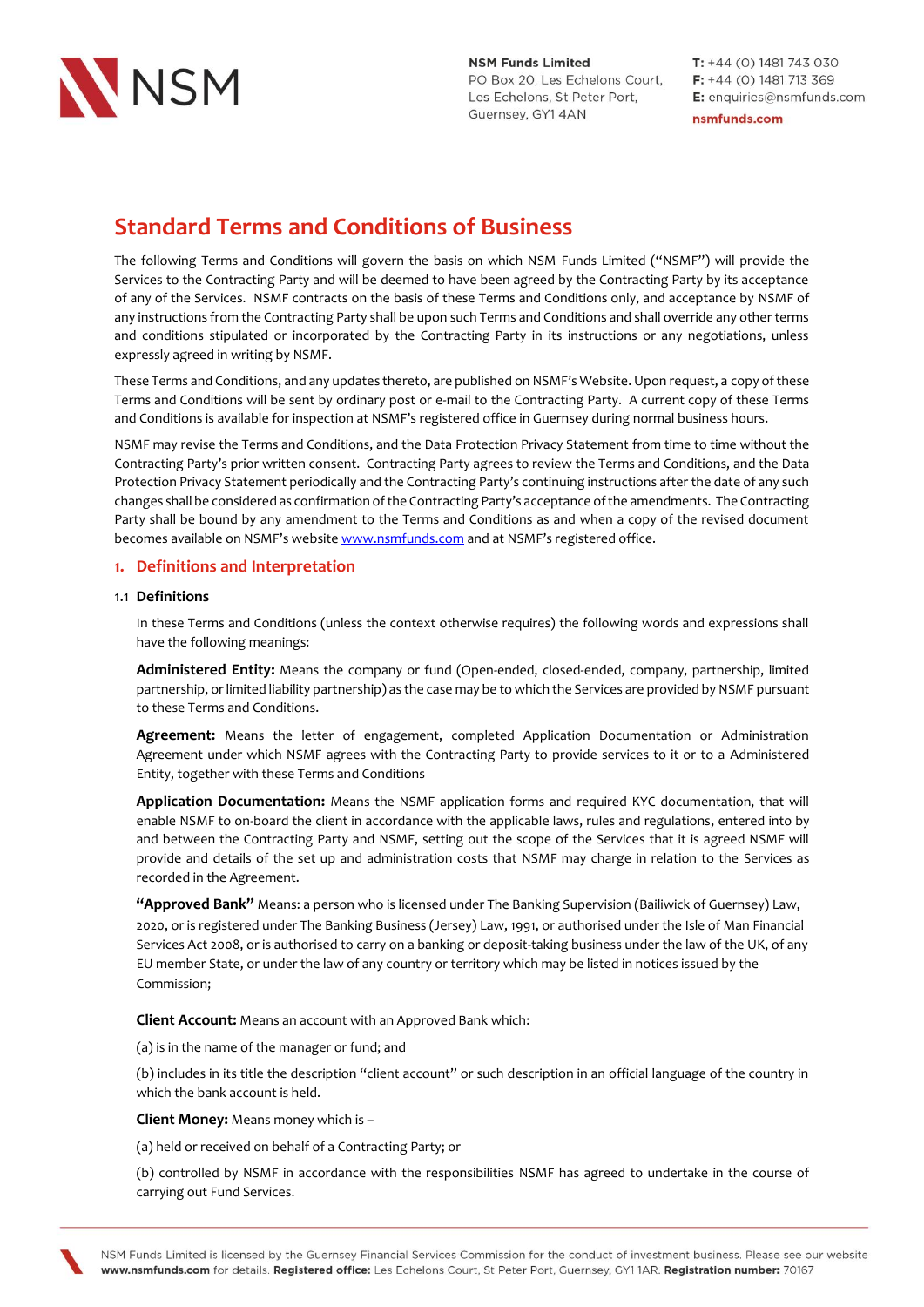

**Client Money bank account:** Means an account at an approved bank in the name of a licensee which includes, in its title, an appropriate description to distinguish the money in the account from a licensee's own money.

**Contracting Party:** Means any person with whom an NSMF entity has entered into an Agreement and at whose request it is providing the Services and, in the case of an individual, includes that individual's heirs, personal representatives and assigns and, in the case of a body corporate, includes its successors and assigns.

### **Corporate Services:** Means such of:

(i) the management and administration (and may mean formation ) of a fund (including open-ended, closedended, private equity), company (including incorporated cell companies and protected cell companies), partnerships (being the Administered Entity) including, without limitation, the provision of directors and other officers, nominees, registered agent, administrative office or registered office to a company, general and limited partners to partnerships or any other services as agreed between NSMF and the Contracting Party;

- (ii) the services referred to in clauses 3.1 to 3.4 inclusive of these Terms and Conditions; and
- (iii) such other activities including, without limitation, the maintenance of statutory registers and minute books, filing of annual returns or verification notices, liaison with registered agents and company registrars on behalf of a company, making statutory filings, sending notices required in connection with general meetings or shareholder resolutions, provision of nominee shareholders if applicable book-keeping, preparation of management reporting and financial statements as are required to be performed in connection with the administration of the affairs of the Administered Entity.

as have been agreed in the Agreement, or otherwise in writing between the Parties

**CRS:** Means Common Reporting Standard issued by the Organisation of Economic Co-operation and Development.

**Data:** Has the meaning given to the term as defined in the Data Protection Law.

**Data Protection Law:** Means the Data Protection (Bailiwick of Guernsey) Law, 2017.

**Data Protection Privacy Statement:** Means the NSMF privacy statement which NSMF will provide or make available (including by publication on the NSMF Website) to the Contracting Party, as modified from time to time.

**Default Interest:** Means interest at a rate of two per cent 2% per month above the base lending rate of the Bank of England from time to time.

### **Event of Default:** Means:

- (a) the Contracting Party fails to pay any amount due under these Terms and Conditions (or as otherwise agreed between the Parties) on the due date for payment and remains in default not less than two months of such amount becoming due; or
- (b) circumstances surrounding the operation and/or ownership of the Administered Entity which in the sole opinion of NSMF render the continued provision of Services impracticable, unlawful, or undesirable, including (but not limited to):
- (i) any breach or potential breach by the Administered Entity of any regulation or law;
- (ii) where NSMF becomes aware that an Administered Entity is under investigation by a judicial or regulatory authority or is being prosecuted for a criminal offence;
- (iii) through no fault of NSMF, the Administered Entity or the business or assets thereof are carried on or managed in such manner as is likely to bring NSMF into disrepute;
- (iv) NSMF is unable to obtain proper instruction from the Contracting Party;
- (c) either of the Parties commits a breach of any of the material terms of these Terms and Conditions and (if such a breach is remediable) fails to remedy that breach within thirty (30) days of that party being notified in writing of the breach;

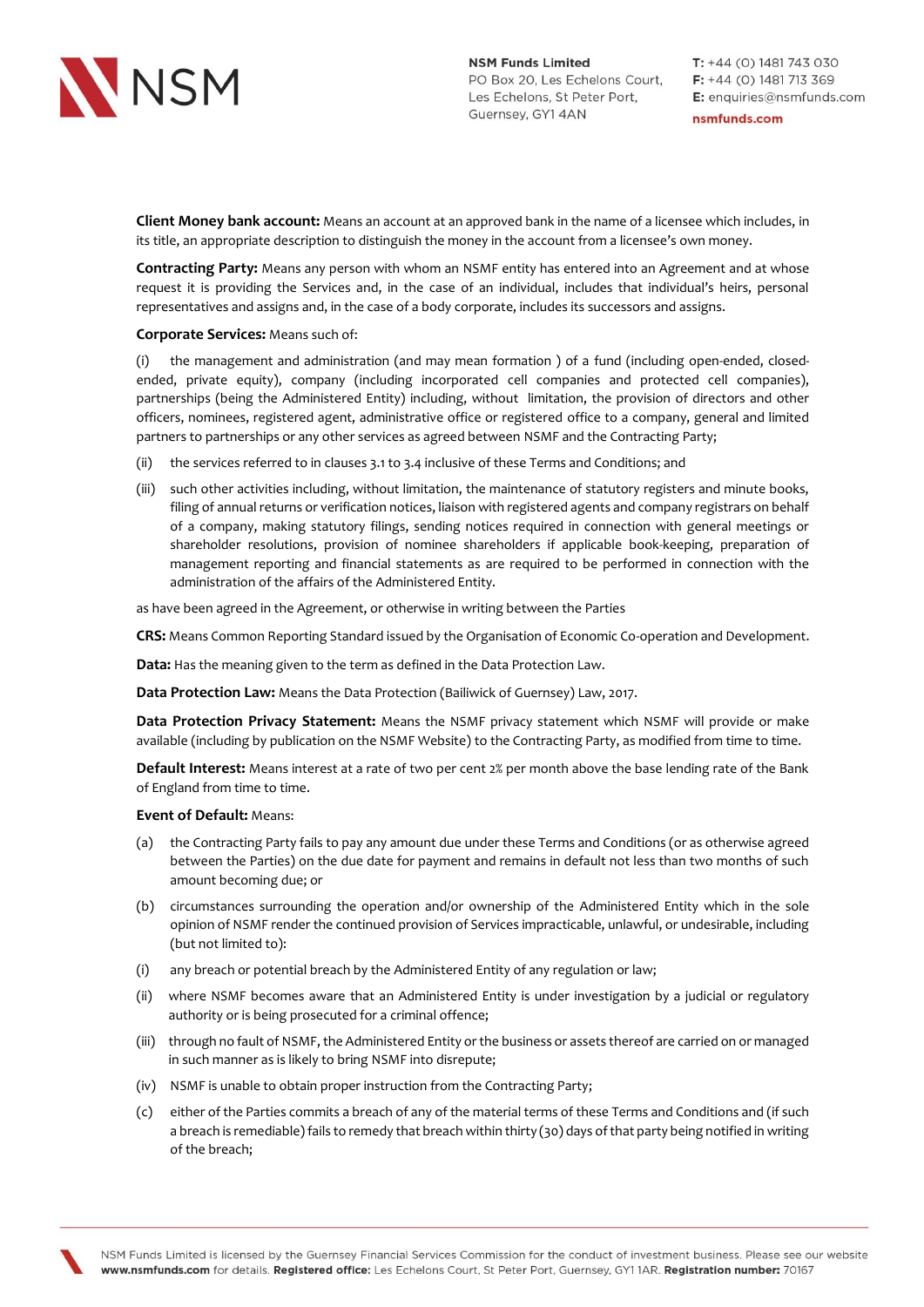

- (d) either of the Parties repeatedly breaches any of the terms of these Terms and Conditions in such a manner as to reasonably justify the opinion that its conduct is inconsistent with it having the intention or ability to give effect to the terms of these Terms and Conditions;
- (e) the Contracting Party fails, upon request from any NSMF company, to provide to it (within a timeframe considered by it to be reasonable in all the circumstances prevailing at the time of such request but which timeframe may be less than twenty four (24) hours from the date or time of the request) such documents or information as NSMF shall in its sole discretion consider it requires to comply with the Law including in particular but not limited to documents or information that it requires in order to fulfil its obligations under applicable due diligence Law;
- (f) the other Party suspends, or threatens to suspend, payment of its debts, is unable to pay its debts as they fall due, admits its inability to pay its debts, or has no reasonable prospect of paying its debts;
- (g) the other Party commences negotiations with all, or any class of, its creditors with a view to rescheduling any of its debts, or makes a proposal for, or enters into any compromise or arrangement with, its creditors;
- (h) (being a company) a petition is filed, a notice is given, a resolution is passed, or an order is made, for or on connection with the winding up of the other Party, or (being a natural person) the other Party is declared bankrupt;
- (i) an application is made to court, or an order is made, for the appointment of an administrator, a notice of intention to appoint an administrator is given, or an administrator is appointed over the other Party;
- (j) a person becomes entitled to appoint a receiver over the assets of the other Party, or a receiver is appointed over the assets of the other Party;
- (k) a creditor or encumbrancer of the other Party attaches or takes possession of, or a distress, execution, sequestration or other such process is levied or enforced upon or commenced against, the whole or any part of its assets and such attachment or process is not discharged within fourteen (14) days; or the property of either of the Contracting Parties is declared en désastre or becomes insolvent or goes into liquidation (other than a voluntary liquidation for the purpose of reconstruction or amalgamation); or
- (l) any event occurs, or proceeding is taken, with respect to the other Party in any jurisdiction to which it is subject that has an effect equivalent or similar to any of the events mentioned in (d) to (l) hereto.

**GFSC:** Means the Guernsey Financial Services Commission.

**Guernsey:** Means the Bailiwick of Guernsey.

**Guernsey Registrar:** Means the Guernsey Registrar of Companies established under the Companies (Guernsey) Law, 2008 and any subsequent amendment thereof.

**Holding Company and Subsidiary:** Mean a "holding company" and "subsidiary" as defined in section 531 of The Companies (Guernsey) Law, 2008.

**IGAs:** Means Inter-Governmental Agreements;

**Indemnified Parties:** Means the former, present, and future directors, Officers, employees of NSMF and each of them and any person appointed by NSMF and the personal representatives of such directors, Officers, employees and person appointed.

**Insolvency Event:** Means, in respect of the Administered Entity, the occurrence of any of the following events:

- (a) that the Administered Entity is unable or admits inability to pay its debts as they fall due, suspends making payments on any of its debts or, by reason of actual or anticipated financial difficulties, commences negotiations with one or more of its creditors with a view to rescheduling any of its indebtedness;
- (b) any corporate action, legal proceedings or other procedure or step is taken in relation to or with a view to:
- (i) the suspension of payments, a moratorium of any indebtedness, winding-up, dissolution, administration, bankruptcy, or reorganisation (by way of voluntary arrangement, scheme of arrangement or otherwise) of that person;

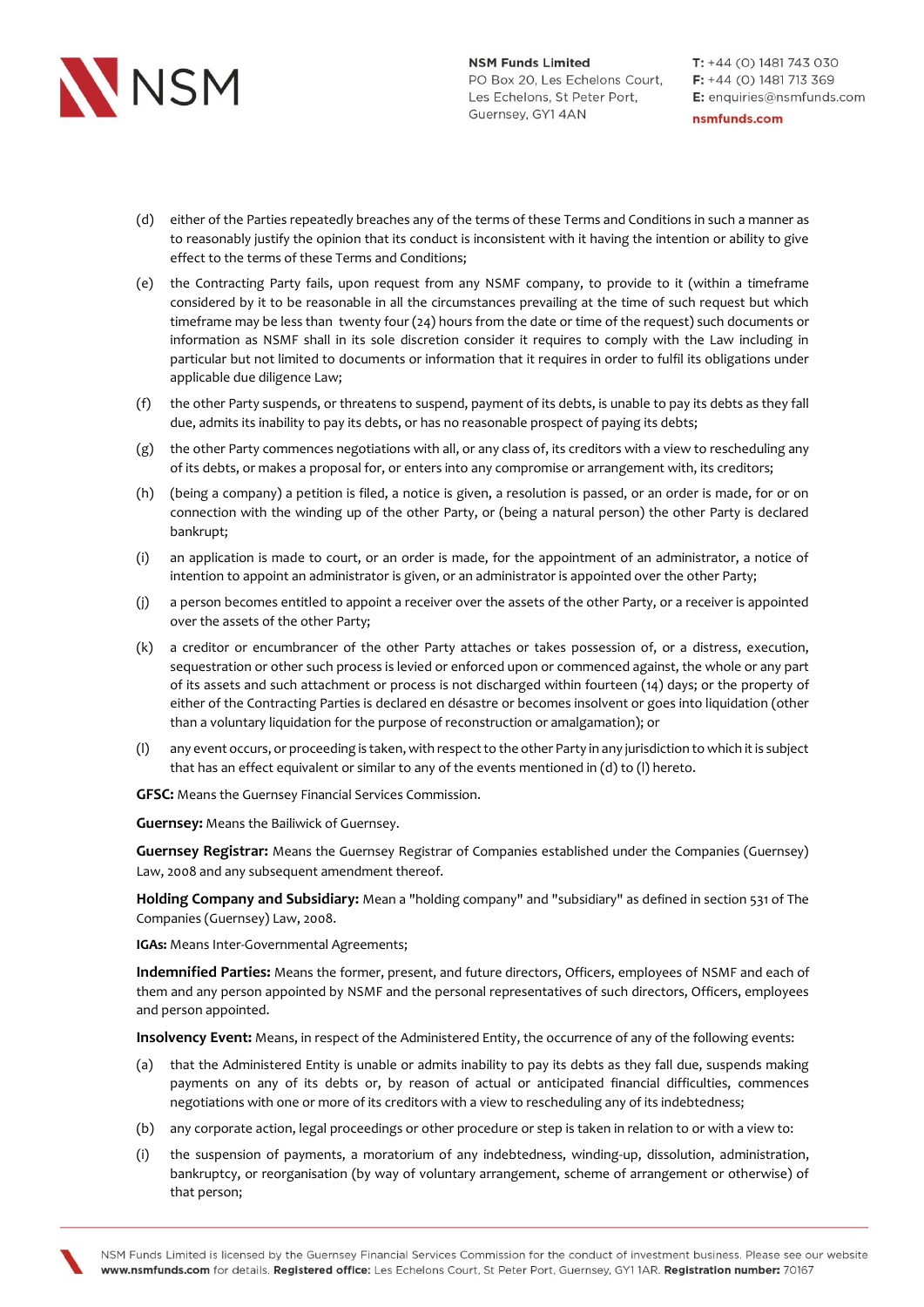

- (ii) a composition, assignment, or arrangement with any creditor of that Administered Entity;
- (iii) the appointment of a liquidator, receiver, administrator, administrative receiver, trustee in bankruptcy, compulsory manager, or other similar officer in respect of that Administered Entity or any of its assets; or
- (iv) enforcement of any security over any assets of that Administered Entity.
- (c) or any analogous procedure or step taken in any jurisdiction.

**Key Contact:** Means the NSMF director, Officer or employee having charge of supervising the provision of the Services under these Terms and Conditions, the name of such person having been provided to the Contracting Party.

**Law:** Means all applicable laws, ordinances, statutory instruments, codes, and regulatory requirements (including rules, codes of conduct or guidance) of Guernsey and of any other jurisdiction to which the Administered Entity is subject and, where applicable, of any other relevant jurisdiction, and for the avoidance of doubt includes the Protection of Investor (Bailiwick of Guernsey) Law, 2020 and Licensees (Conduct of Business) Rules and Guidance, 2021.

**Liabilities:** Means all liabilities, actions, proceedings, claims, demands, taxes and duties and all associated interest, penalties and costs and all other expenses whatever.

**NSMF:** Means NSM Funds Limited.

**NSMF Website:** Means any website operated by or for NSMF, (including the website [www.nsmfunds.com\)](http://www.nsmfunds.com/) and any client portal or similar electronic data sharing platform.

**Officers:** Includes directors and company secretaries.

**Parties:** Means the Contracting Party and NSMF.

**POI Law:** Means the Protection of Investors (Bailiwick of Guernsey) Law, 2020 and any regulations or rules made thereunder and any regulations. rules and codes issued by GFSC and applying to persons licensed under the POI Law.

**Proper Communication:** Means communications made in such form (whether, oral, written, telecopied, faxed, emailed, or by other electronic transmission) given signed or sent or purported to be given signed or sent by any person that NSMF reasonably believes to have authority to give directions, requests, instructions, advice or recommendations on behalf of a Administered Entity under the terms governing such Administered Entity including but not limited to its beneficial owners, appointed officials or directors of a company, or investment manager, settlor, trustee, protector or enforcer of a trust.

**Registered Office Address:** Means the registered office of the fund or company as required by applicable Law.

**Services:** Means the Fund Administration / Fund Management Services.

**Scheme Documentation:** Means the Fund Prospectus, Scheme Documentation, Application Documents, Subscription Documentation including CDD pack.

**Terms and Conditions:** Means these standard terms and conditions of business as amended or modified from time to time.

#### 1.2 **Interpretation**

- 1.2.1 Headings in these Terms and Conditions are inserted for convenience only and shall be ignored in construing these Terms and Conditions.
- 1.2.2 Unless the context otherwise requires, words (including definitions) denoting the singular number only shall include the plural and vice versa.
- 1.2.3 Unless the context otherwise requires, words (including definitions) denoting the masculine gender only shall include the feminine or neuter and vice versa.

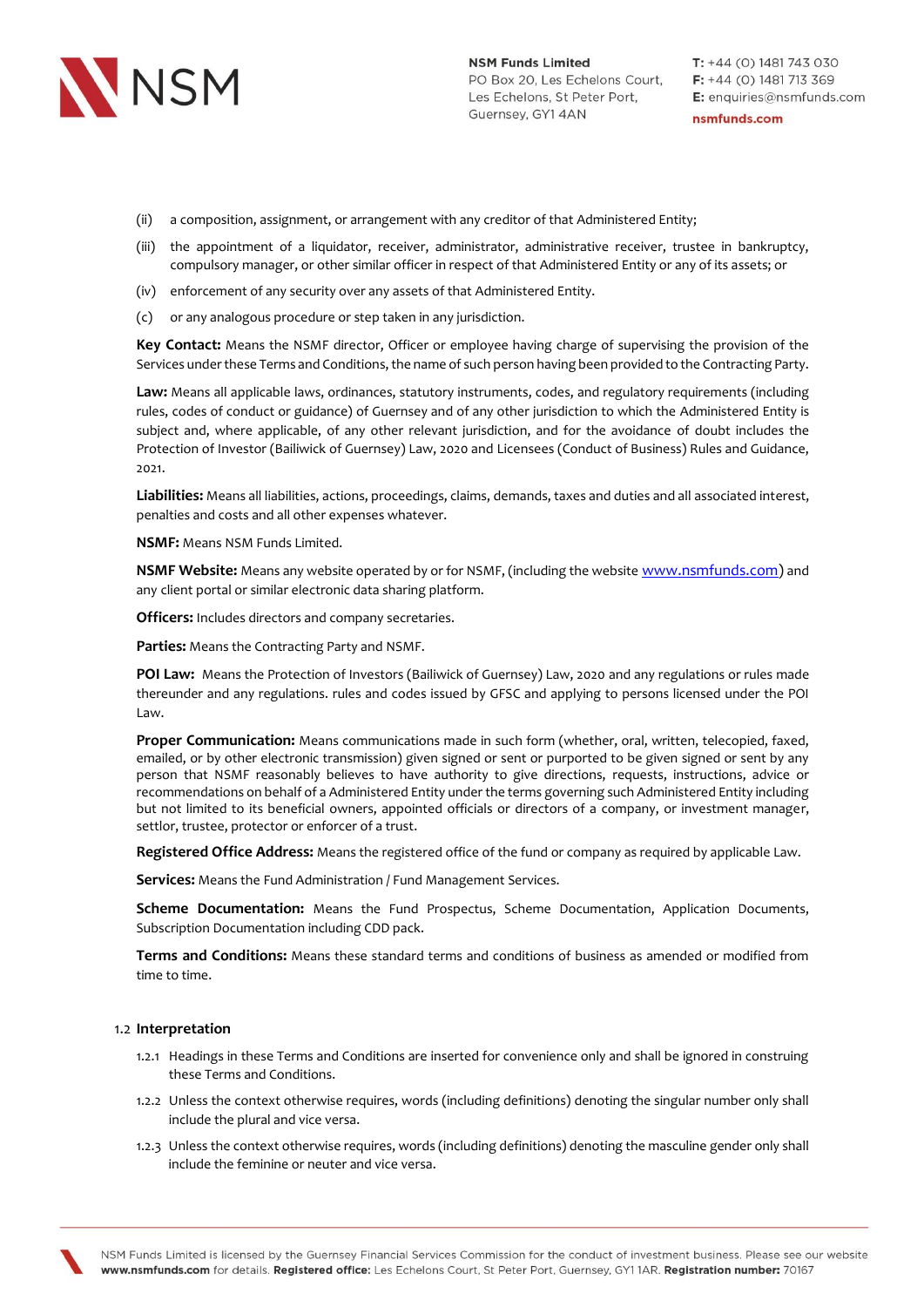

- 1.2.4 References to statutes and/or statutory provisions shall be construed as referring to such statutes or statutory provisions as subsequently modified or amended from time to time.
- 1.2.5 References to NSMF or the Contracting Party shall include a reference to any successor or assigns.
- 1.2.6 The expression "person" shall be construed to include any individual person, firm, company, partnership, the partners of any partnership (whether unlimited or a limited liability partnership) corporation or any agency of it.
- 1.2.7 "£" and "Sterling" denotes the lawful currency of the United Kingdom.

### **2. Provision of Services**

- 2.1 The provision of the Services by NSMF is conditional upon it receiving:
- 2.2 Sufficient funds from the Contracting Party or the Administered Entity to enable it to provide the Services and to be remunerated for the provision of the Services as contemplated in these Terms and Conditions; and such satisfactory professional, bank or other references, proof of Contracting Party identification and address, and evidence of the source of the funds or such other information as NSMF shall reasonably require to comply with the Law. It is specifically noted that NSMF is required to request, receive, obtain, verify, and continually monitor such information in order to comply with the POI Law.
- 2.3 In providing the Services NSMF may be subject to obligations beyond those contained in these Terms and Conditions. Other duties may be imposed either by the constitutional documents of the Administered Entity or by Law (including but not limited to duties imposed on licensees under the POI Law, anti-money-laundering law and other applicable law and regulations (the "Outside Duties"). Notwithstanding the obligations NSMF owes to the Contracting Party in the Terms and Conditions these Outside Duties are paramount and in the event of conflict between the Terms and Conditions and the Outside Duties, the Outside Duties shall prevail.
- 2.4 At no time shall an NSMF company or its directors, officers or employees be expected to break any applicable Law in order to provide the Services.
- 2.5 The Contracting Party hereby acknowledges and accepts that at no time shall NSMF be obliged to perform the Services in a manner which will or may tend to bring either NSMF or Guernsey into disrepute as an international finance centre.
- 2.6 Should directions or an order be given to NSMF by an applicable court, law enforcement agency, government body or government regulatory body (including but not limited to the GFSC and the Channel Islands Financial Ombudsman) then NSMF may comply with such directions or order without being liable to the Contracting Party for the consequences in NSMF doing so.
- 2.7 Notwithstanding any agreement herein or otherwise reached between NSMF and the Contracting Party at no time shall any NSMF company or employee be required to take any action which may jeopardise any licence issued by the GFSC to any NSMF company, or which may cause censure of any NSMF company by the GFSC.
- 2.8 NSMF is in the business of providing support and services identical or similar to the Services to other Administered Entities and other contracting parties as the case may be. NSMF shall be at liberty to provide support and services of an identical or similar nature to the Services and any other services to any other person without being under any obligation to account for any profit arising thereby or to advise the Contracting Party that NSMF is providing such services. Any conflict of interest arising for NSMF in providing services to different clients will be managed in accordance with paragraph 10 of these Terms and Conditions.
- 2.8.1 NSMF may at any time in its sole discretion act or omit to act in relation to the Services (upon so advising if NSMF deems it appropriate) and NSMF shall not be liable to any person or entity for such exercise of its discretion.
- 2.8.2 NSMF may in its discretion accept either directly or indirectly (from the Contracting Party or any person nominated in writing by the Contracting Party (including without limitation by means of completed application documentation)) instructions, advice, recommendations, directions, and requests for action that it believes to be genuine, whether received orally or in written form, which shall include email and such instructions, advice,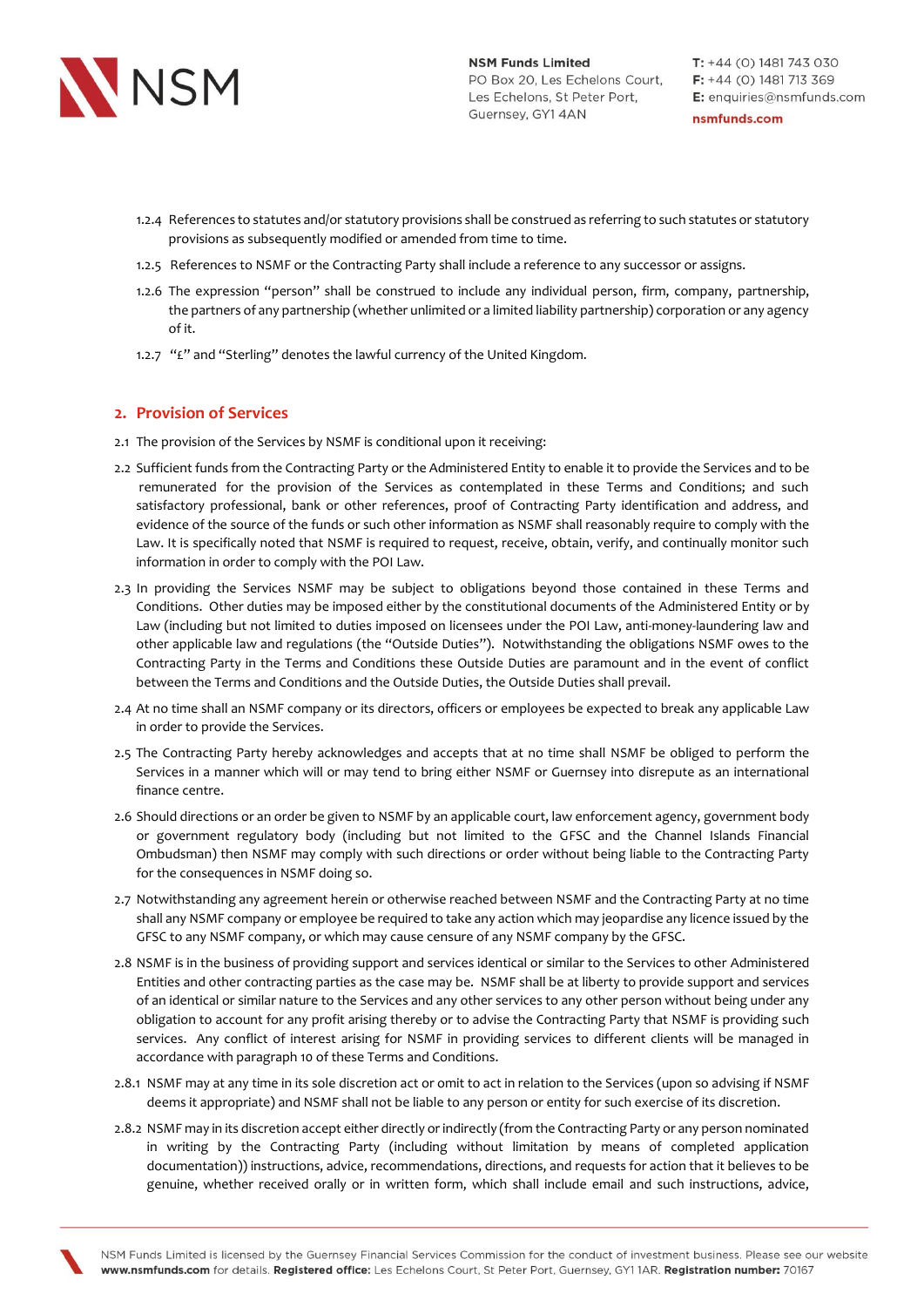

recommendations, directions or requests as may be sent by airmail, post, facsimile or email. Such instructions, advice, recommendations, and requests for action shall be given to the Key Contact. If any such advice, recommendations, directions, or requests for action are given otherwise than in writing then as soon as is reasonably possible such communication shall be sent to the Key Contact in written form.

- 2.8.3 In the absence of Proper Communications NSMF has discretion to take such action in relation to any Administered Entity as it deems necessary.
- 2.8.4 Where the Contracting Party is constituted by two (2) or more persons then NSMF may accept instructions from any of the persons unless agreed otherwise in writing between the Parties.
- 2.8.5 In the event of conflicting Proper Communications, NSMF may either act on any of the Proper Communications or refrain from acting until such time as the Proper Communications are clarified without incurring any liability from the Administered Entity or Contracting Party.
- 2.8.6 Where any communication given in the form of Proper Communications by the Contracting Party to NSMF is subsequently confirmed in original written form such confirmation shall clearly be marked "confirmation of instruction" so as to avoid duplication. The Contracting Party hereby agrees not to make any claim against NSMF or any Indemnified Party in respect of any liability or loss suffered by the Contracting Party as a consequence of NSMF acting twice on the same instruction if such confirmation is not clearly marked "confirmation of instruction".
- 2.8.7 NSMF shall have no duty to seek directions at any time and shall have no liability for failing to implement Proper communications which are received too late to implement.
- 2.8.8 NSMF's provision of the Services and the application of the Terms and Conditions shall commence on such date as agreed in writing between NSMF and the Contracting Party (or if the parties shall not have agreed such a date in writing, the date notified in writing by NSMF to the Contracting Party) and shall apply to all Administered Entities to which NSMF provides Services.

### **3. Details of Services**

- 3.1 Where the Services include the provision of officers to the Administered Entity, NSMF shall arrange the day-to-day administration of the affairs of that Administered Entity.
- 3.2 NSMF shall be entitled, in the discharge of the Services, subject to any provisions of the POI Law, to delegate any aspect or all aspects of the Services to any other person in such manner as NSMF sees fit. The Services may, without limitation, be performed by any NSMF company and any Officer or employee thereof. In the event that NSMF delegates any Services it will remain responsible for the provision of the relevant Services under these Terms and Conditions.
- 3.3 The Contracting Party shall ensure that NSMF is always provided with (except where such services are provided by NSMF):
	- (a) current contact details for every party to the Administered Entity;
	- (b) a true, fair, and accurate view of the activities of the Administered Entity.
- 3.4 NSMF may engage the services of lawyers, accountants, other professional advisers, or agents of any kind at the expense of the relevant Administered Entity if and to the extent to which these are deemed appropriate or required by NSMF. The costs of the provision of such services shall be borne by the Contracting Party or Administered Entity, as determined by NSMF if not agreed in advance in writing between the Parties.
- 3.5 Where financial accounts require to be audited, such auditing shall be at the expense of the Contracting Party or Administered Entity. The Contracting Party and or Administered Entity will work with NSMF to provide NSMF with such information and explanations regarding financial transactions to enable the audit of the Administered Entity to be satisfactorily completed.
- 3.6 NSMF is subject to statutory due diligence obligations and the Contracting Party therefore undertakes to make available to NSMF at any time all documents that pertain to the Contracting Party's or the Administered Entity's business. This applies in particular to documents that NSMF requires in order to fulfil its obligations under the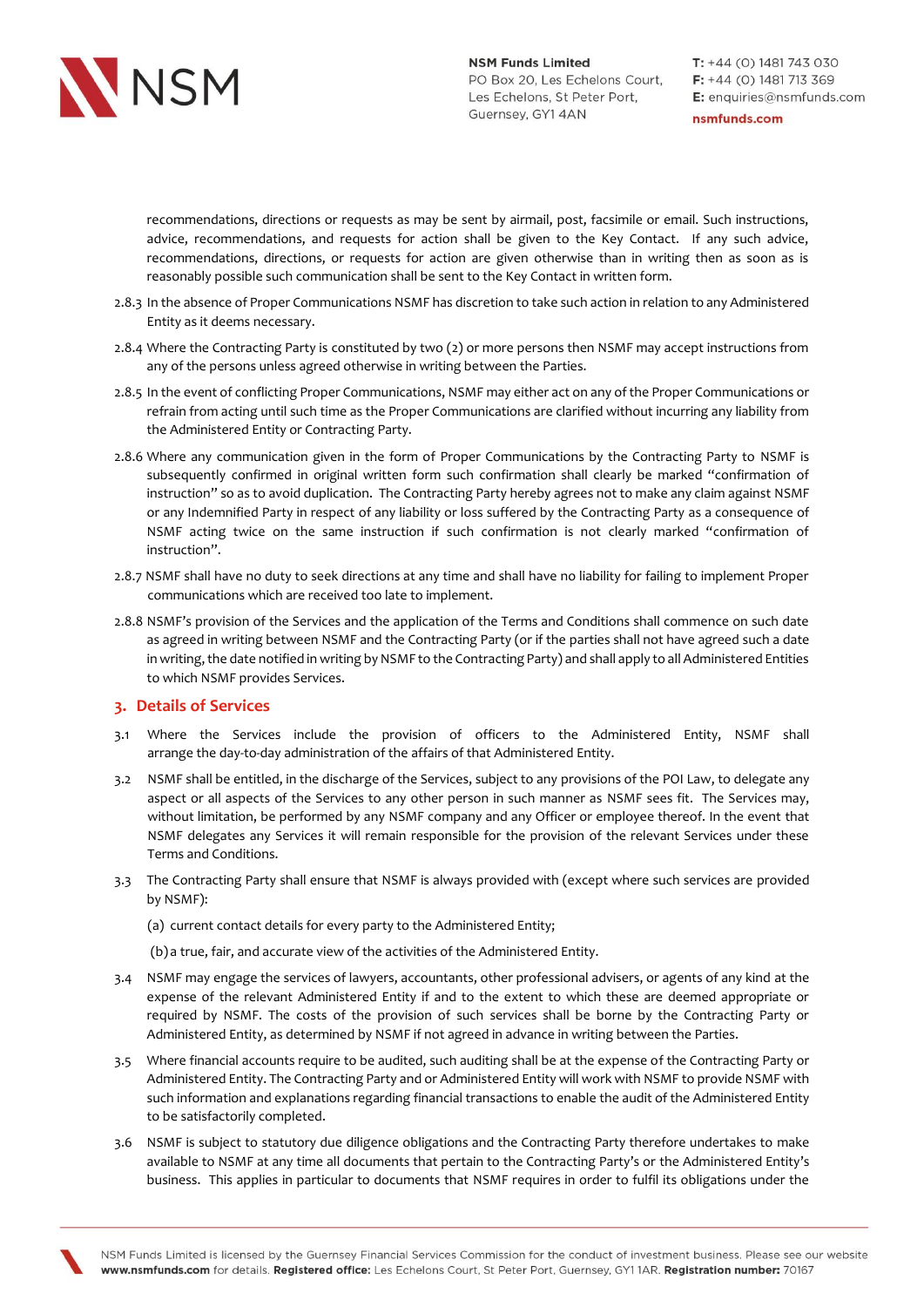

applicable POI Law. This clause shall also apply to all other entities owned or controlled (whether partly or wholly, directly, or indirectly) by such Contracting Party or Administered Entity.

3.7 Nothing in the preceding provisions of this clause 3, shall cause NSMF to act in a manner which is or may be contrary to Law or regulations, be ultra vires the Administered Entity, conflict with any of the provisions of the statutory governing documents of the Administered Entity or expose the Administered Entity or NSMF to any liability or risk of prosecution in any jurisdiction.

## **4. Warranties from the Contracting Party**

The Contracting Party agrees and expressly warrants:

- (a) that any instructions or requests given to NSMF, if complied with, will not cause NSMF to infringe any applicable Law or the rules or regulations of any applicable regulatory or governmental authority;
- (b) that all information supplied by or on behalf of or with the knowledge of the Contracting Party to NSMF in connection with the Contracting Party, the Administered Entity and the Services before the date hereof and afterwards is and will be accurate and discloses a fair and true picture of the facts to which it relates (to an appropriate extent) and is not aware of any fact or circumstance which if known to NSMF would affect the decision of NSMF to enter into this agreement;
- (c) that all disclosures concerning the structure being established, if any, required by Law will be made;
- (d) that neither the Contracting Party's assets nor any funds or assets to be invested or introduced into the Administered Entity (as applicable) represent the proceeds of any crime nor relate to the funding of terrorism;
- (e) not to sell, exchange or pledge or in any other way dispose of its interest in the Administered Entity without first giving NSMF reasonable prior written notice;
- (f) that the Contracting Party is and will be able to meet its outgoings and expenses to third parties as they fall due, is solvent at the date hereof and, notwithstanding the establishment of the Administered Entity, is able to meet its liabilities to existing, actual and contingent personal creditors;
- (g) that it shall advise NSMF in a timely manner of all changes in address, residence, citizenship, profession, or business activity of the Contracting Party) or of any other changes of which NSMF should be aware to enable NSMF to comply with any applicable Law; and
- (h) That it shall explain to NSMF any transaction considered or recommended to any Administered Entity, to the satisfaction of NSMF (having regard to NSMF's obligations under applicable rules issued by the GFSC).

### **5. Indemnities from the Contracting Party and limitations on the liability of NSMF**

- 5.1 Where NSMF provides Services, the Contracting Party, assigns or administrators shall be liable to NSMF not only as guarantor but also as principal for:
	- (a) the fees charged by NSMF for the Services; and
	- (b) all disbursements and out of pocket expenses incurred by NSMF in performing the Services, including but not limited to all statutory, filing, tax, agency, ancillary and other fees incurred by or in relation to the Administered Entity;

and shall indemnify NSMF for and in respect of the fees in the event that such fees cannot be met from the assets of the Administered Entity.

5.2 The Contracting Party agrees that, in addition to any lien or right of security conferred by applicable Law, NSMF shall have a lien overall, records and papers of the Administered Entity in the possession of NSMF and NSMF's agents whilst any amount due (from fees or otherwise) remains unpaid to NSMF. On termination of these Terms and Conditions, if the Contracting Party or Administered Entity omits to take receipt of its records and papers or to arrange for a third party to take receipt of such documents held by NSMF on behalf of the Contracting Party or

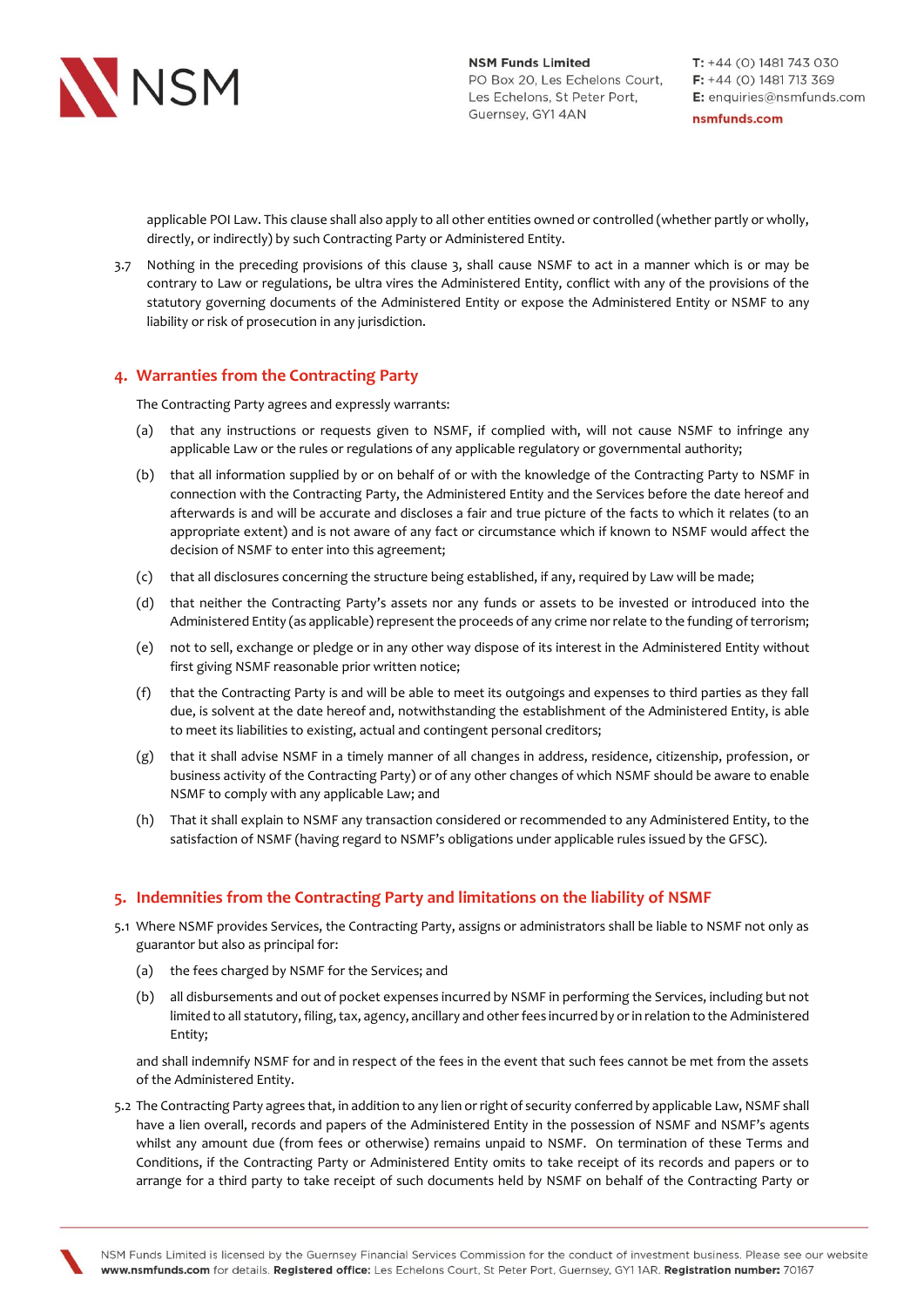

nsmfunds.com

Administered Entity, NSMF shall be authorised to deposit such documents at a depositary in Guernsey at the Contracting Party's or Administered Entity's expense (as to which shall be in NSMF's discretion) and NSMF shall be discharged from all and any liability in regard to the preservation of such documents.

- 5.3 NSMF shall not be obliged to incur any expense due to any third party or to commence any legal action on behalf of the Contracting Party or the Administered Entity unless fully indemnified in a form and amount satisfactory to NSMF for such expenses and other costs and liabilities.
- 5.4 The Contracting Party hereby covenants with NSMF, that it will at all times fully and effectually indemnify and hold harmless each corporate entity which forms part of NSMF and each of the Indemnified Parties against any and all Liabilities whatsoever for and in respect of which NSMF or the Indemnified Party may be or become liable:
	- (a) in connection with the performance of the Services save that such indemnity shall not extend to acts or omissions amounting to fraud, wilful misconduct, or gross negligence on the part of NSMF or the Indemnified Party;
	- (b) in connection with any loss of profit or other adverse consequence (including, without limitation, any consequential, special, indirect, or exemplary damages, costs or losses or damages, costs or losses attributable to lost profits or opportunities) sustained by the Contracting Party or the Administered Entity, the assets of the Contracting Party or the Administered Entity or the Contracting Party or the Administered Entity arising in the situations contemplated in clause 5.5 below; and
	- (c) howsoever arising as a result, whether directly or indirectly, of NSMF accepting in good faith instructions or requests given by letter, telephone, facsimile, e-mail, or any other means of communication whether or not authenticated or confirmed in writing.
- 5.5 NSMF and the Indemnified Parties shall, to the extent permitted by Law, not be liable for loss or loss of profit or other adverse consequences including, without limitation, any consequential, special, indirect, or exemplary damages, costs or losses or damages, costs, or losses attributable to lost profits or opportunities, suffered by the Contracting Party, the Administered Entity, the assets of the Administered Entity or the Contracting Party arising out of:
	- (a) the holding or sale of any investment by the Administered Entity;
	- (b) the holding or sale of any investment which forms or formed an asset of the Administered Entity; or
	- (c) failure to act, error of judgement, oversight, or mistake in Law on the part of NSMF or any duly appointed adviser or agent of NSMF providing the Services.
- 5.6 With regard to telephone, facsimile, e-mail or other instructions or requests not in writing NSMF shall be entitled to rely on such instructions or requests and the indemnity provided to NSMF under this clause 5 shall cover any error or discrepancy arising therefrom including any conflict between NSMF's interpretation of such instructions or requests and any subsequent confirmation in writing.
- 5.7 The Contracting Party shall, through the Administered Entity or otherwise, bear any loss or damage which results from the reliance by NSMF upon any false, contradictory, forged or otherwise legally deficient advice, recommendation, or request for action apparently from the Contracting Party or apparently from any person nominated by the Contracting Party as referred to above. Loss or damage shall include, but not be limited to, any fees incurred in taking advice from or otherwise instructing any professional adviser in connection with such false, contradictory, forged or otherwise legally deficient advice, recommendation, or request for action whether in connection with the Administered Entity or in connection with NSMF's obligations (whether legal or otherwise) or protecting its reputation.
- 5.8 The indemnities in this clause 5 are in addition to the indemnities in the Scheme Documentation, memorandum and articles of association, partnership agreement, limited partnership agreement, limited liability partnership agreement or other constitutional documents or (in all cases) given by a third party (including but not limited to the beneficiaries, beneficial owners, shareholders, directors, or council members of the Administered Entity).
- 5.9 Where NSMF considers that the indemnities provided under these Terms and Conditions are insufficient and requests further indemnities or security from: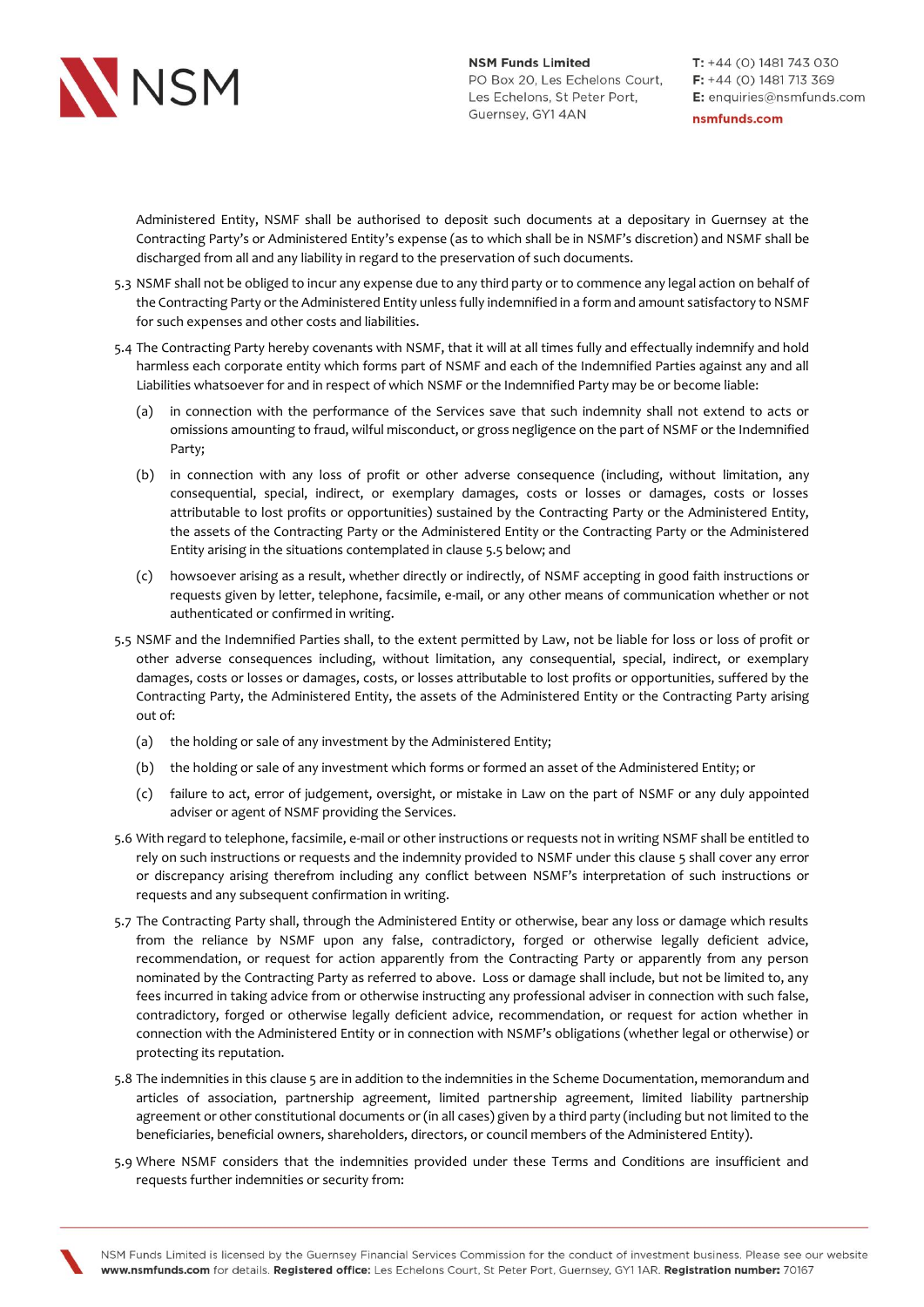

- (a) the Contracting Party, then the Contracting Party shall negotiate with NSMF in good faith with the intent either that NSMF shall be provided with such indemnities or other security as NSMF requires or that NSMF be satisfied that such additional indemnity or security is not required;
- (b) any other person (including, for the avoidance of doubt but not limited to, a corporate person) then the Contracting Party will use its best endeavours to obtain such indemnities or security as NSMF reasonably requires from such third party.

Until such further indemnities are given, security is provided or NSMF is satisfied that such further indemnities or security is not needed NSMF shall not be required to perform any of the Services if, in its absolute discretion, it considers such performance exposes it to Liabilities against which is it not sufficiently indemnified.

- 5.10 Where the Contracting Party is comprised of two (2) or more persons, then the liability of such persons shall be joint and several with the other(s) meaning that if there is a default by a Contracting Party or a Contracting Party otherwise fails to meet its obligations under these Terms and Conditions then each other person comprising the Contracting Party will be liable to the full extent of the failure or default of that Contracting Party's liability.
- 5.11 NSMF shall not be responsible for any loss suffered by or damage to the Contracting Party, the Administered Entity or any other party or property in the possession of such party or for any failure to fulfil its duties hereunder if such loss, damage or failure is caused by or directly or indirectly due to war damage, enemy action, the act of any government or other competent authority, riot, civil commotion, rebellion, storm, tempest, accident, fire, lockout, strike or other cause whether similar or not beyond the control of NSMF provided that NSMF shall use all reasonable efforts to minimise the effects of the same.
- 5.12 Other than where NSMF has breached any duties which cannot be contracted out of or which are imposed on it by Law arising out of NSMF acting as directors/officers of an Administered Entity company, NSMF will not be liable for any default or negligence on the part of a professional services firm, adviser, consultant, or agent engaged or instructed by NSMF on the Contracting Party's behalf.
- 5.13 The Contracting Party acknowledges and agrees that NSMF and its officers or employees shall not be liable to the Contracting Party or Administered Entity for any loss, damage, expense, or liability suffered by the Contracting Party, or the Administered Entity in connection with the operation of the Administered Entity's account(s) and the performance or non-performance of any Services other than the loss, damage, expense or liability arising from the fraud, wilful misconduct, or gross negligence of NSMF, its officers or employees. NSMF shall not be liable in respect of errors made by an external service provider. NSMF shall not under any circumstance whatsoever be liable to the Contracting Party, whether in contract or tort (including negligence), breach of statutory duty or otherwise, for any loss of profit, or any indirect or consequential loss arising under or in connection with the provisions of the Services.
- 5.14 The provisions of this clause 5 are without prejudice to any other limitation on liability or indemnity and shall remain in full force and effect notwithstanding the termination of the Services and shall continue in full force and effect for the benefit of NSMF and any Indemnified Party notwithstanding that the Indemnified Party is no longer an Officer, employee of or person appointed by NSMF.
- 5.15 NSMF shall not be liable to the Contracting Party or Administered Entity for any failure, delay, or interruption in the performance of its obligations which result from any occurrence not reasonably within NSMF's control. This shall include, but not be limited to, industrial disputes, acts or regulations of any governmental bodies or authorities and breakdown, failure or malfunction of any telecommunication or computer service or systems. NSMF shall have no responsibility of any kind for any loss or damage thereby incurred or suffered by the Contracting Party or Administered Entity. In any such case, all amounts due to NSMF hereunder shall continue to be paid as and when due, NSMF's remaining obligations shall continue in full force and effect and all NSMF's obligations shall be performed or carried out as soon as legally and practically possible after the cessation of such events or circumstances.
- 5.16 To the extent applicable the undertakings warranties and confirmations given by the Contracting Party above are deemed to be repeated on each occasion Proper Communications are received from the Contracting Party.

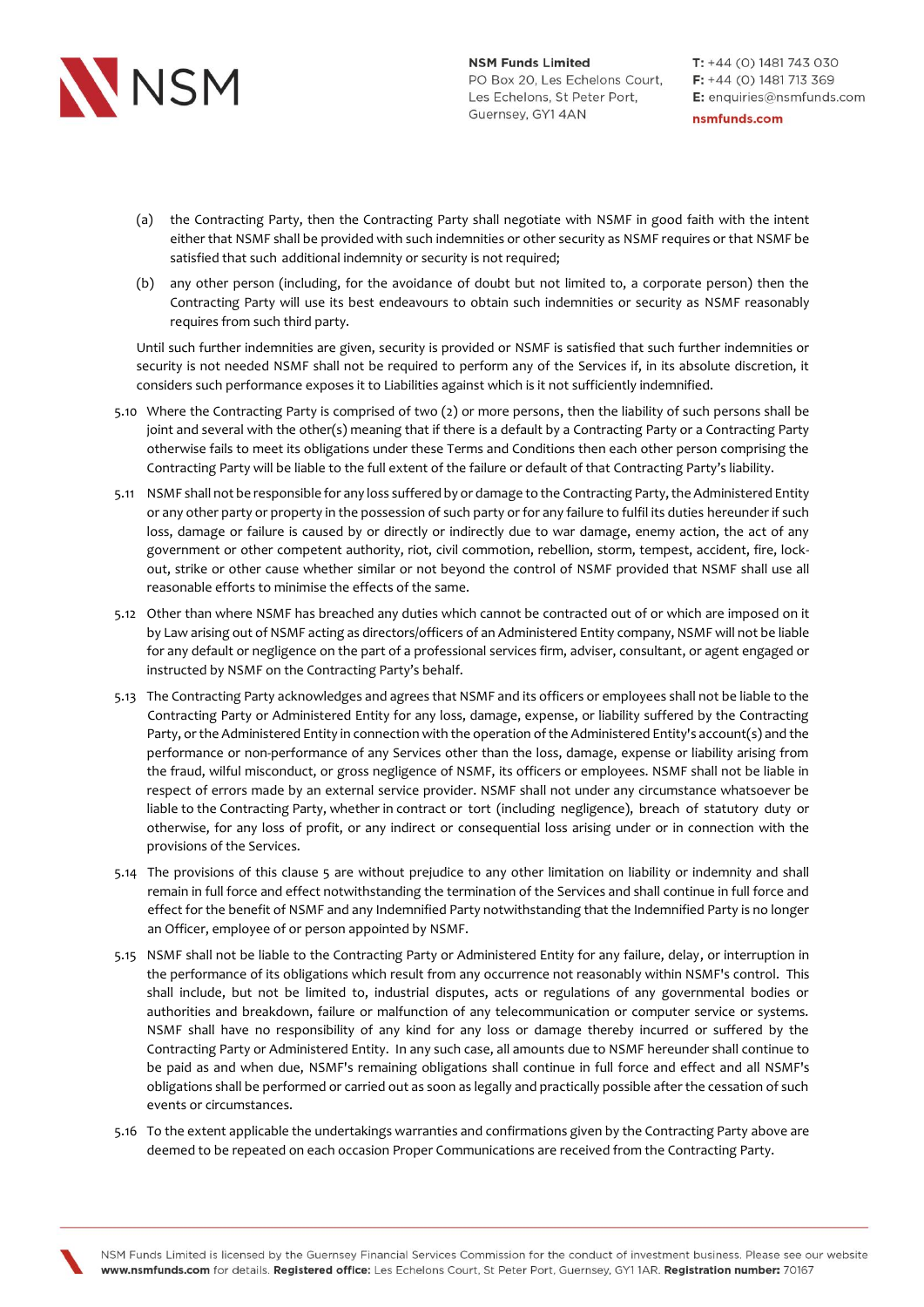

## **6. Costs, Fees and Disbursements**

- 6.1 The Contracting Party shall be liable to pay all fees to NSMF for the Services in accordance with:
	- (a) such scale and/or terms as has been agreed between the Parties in the Agreement or any superseding written agreement;
- 6.2 Fees under either scale may be incurred on an agreed fixed fee basis for certain specified projects.
- 6.3 Charge out rates on a time spent basis vary depending upon the level of experience and professional qualification of the staff and may also vary depending on the nature of the work. Details of NSMF's rates on a time spent basis are available on request (NSMF reserves the right to vary these from time to time in accordance with any new scale in force).
- 6.4 Where no fixed fee has been agreed or fees for a particular matter are not covered by the Agreement) or any subsequent superseding agreement as to fees (for example, if NSMF is asked to undertake additional, unusual or onerous further tasks), fees will be incurred on a time spent basis. NSMF reserves the right to require from the Contracting Party its agreement in advance to a higher fee rate where the matter is of particular importance and urgency requiring NSMF staff to work out of office hours.
- 6.5 Liability for NSMF's fees commences from the moment that NSMF is instructed. Fees for work carried out by NSMF but not invoiced prior to any termination of the Agreement will continue to be payable as set out in this clause and will be subject to a minimum termination charge as detailed in the Agreement. If a fixed fee was agreed, NSMF in its sole discretion reserves the right to charge the full amount of the fee that would otherwise have been payable or instead fees for time spent prior to the termination, calculated on a time spent basis. Where fixed fees have been paid in advance and the services or arrangements are terminated during the year, no refund of the pro rata fees for the remainder of that year shall be paid. External costs will be charged in addition and funds may be retained to meet such anticipated termination fees and external costs.
- 6.6 Where an estimate of fees is requested and given, it is only an indication of the amount anticipated as being the likely charge and shall not be regarded as an agreed fee for the work or transaction, unless specifically confirmed in writing by a director or duly authorised representative of NSMF.
- 6.7 The Contracting Party shall ensure that NSMF is reimbursed for all disbursements and out of pocket expenses incurred by NSMF on behalf of the Administered Entity, the Contracting Party or in performing the Services.
	- 6.7.1 Disbursements incurred will be added to the applicable interim or final invoice rendered.
	- 6.7.2 By instructing NSMF to provide the Services, the Contracting Party authorises NSMF to incur reasonable expenses on its behalf which the Contracting Party agrees to reimburse.
	- 6.7.3 Depending upon the matter in question, NSMF may request a payment on account of future costs to be incurred. For the avoidance of doubt, where such a request has been made but NSMF has not received payment in cleared funds, it shall not be obliged to provide the relevant Services.
	- 6.7.4 Disbursements may include, but are not limited to, filing fees, court fees, registration fees, document taxes, courier fees and publication costs. As a general policy NSMF does not charge for administrative services such as photocopying. However, in the event that NSMF is required to dedicate a significant amount of administrative resources to an individual matter, NSMF reserves the right to charge for such administrative services.
	- 6.7.5 In circumstances where NSMF instructs counsel (Guernsey or otherwise) or other advisors on the Contracting Party's behalf, it may, in its sole discretion, choose to do so as agent on the Contracting Party's behalf and on the basis that such counsel or advisor's fees will not be met by NSMF or included as disbursements on the Contracting Party's invoice. Where this is the case, the Contracting Party will be responsible for the settlement of such fees directly with counsel and/or advisors as the case may be. Otherwise, such fees will be treated as disbursements payable by the Contracting Party in accordance with this clause 6.7.
	- 6.7.6 NSMF shall be under no obligation to pay disbursement costs on behalf of a Contracting Party and may choose not to do so unless and until it has been put in funds.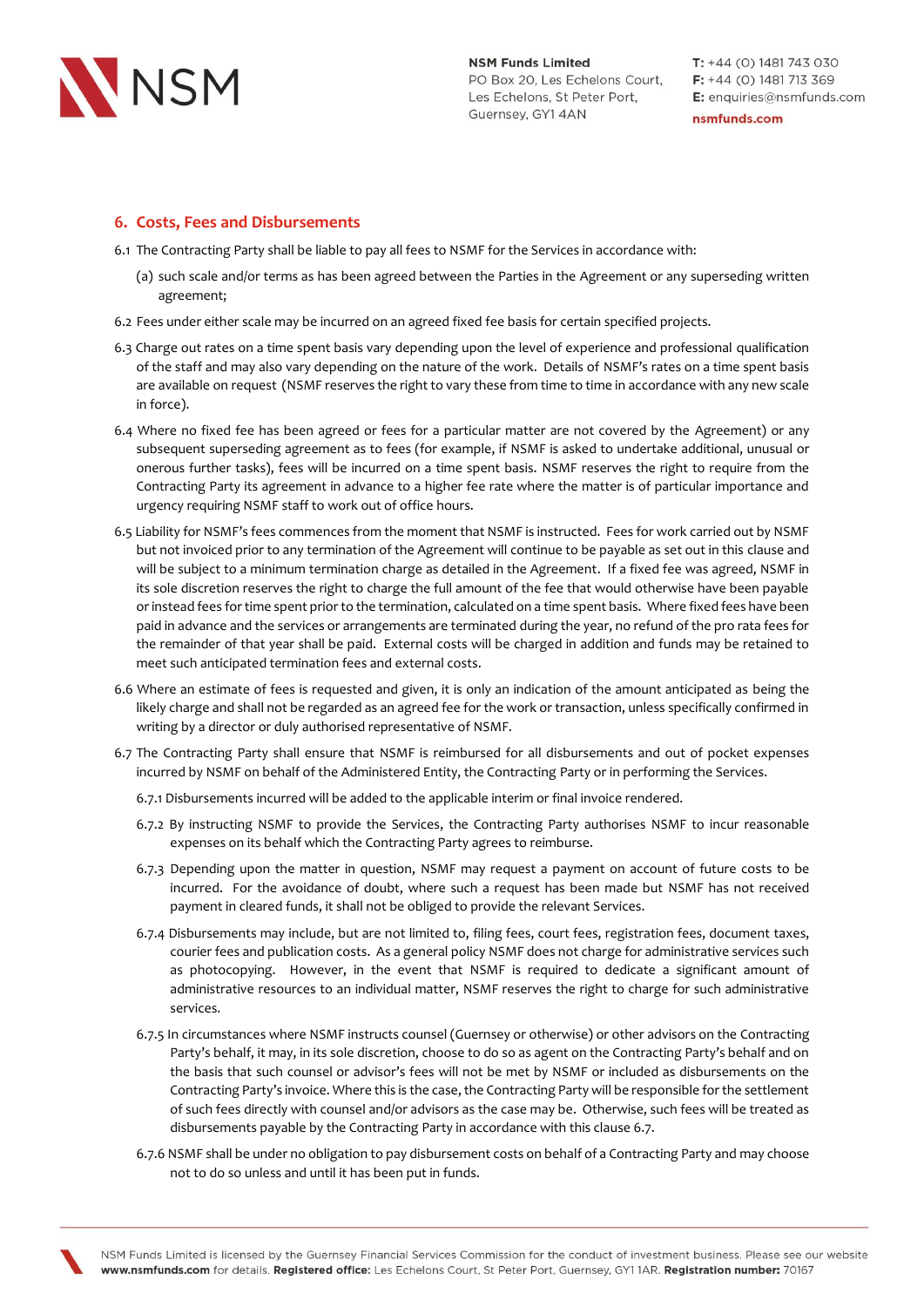

- 6.8 The Contracting Party waives any and all rights it may have under the droit de division and the droit de discussion (being customary Guernsey Law rights) in respect of payments due under these Terms and Conditions.
- 6.9 Unless NSMF agrees to the contrary in writing, NSMF will render regular interim invoices for NSMF's administration fees and disbursements, usually on a quarterly basis in arrears or such other timeframe as agreed, and payable within 30 days of being rendered. = Default Interest, compounded monthly, may be charged at NSMF's discretion on unpaid invoices after 30 days of being rendered.
- 6.10 In the event that any monies due to be paid to NSMF by the Contracting Party or the Administered Entity remain unpaid for a period of ninety (90) days of the issuing of the invoice, the Contracting Party or the Administered Entity shall be obliged to pay, on a full indemnity basis:
	- (a) all legal costs incurred by NSMF resulting from the institution of legal proceedings against the Contracting Party or the Administered Entity by NSMF for the recovery of any monies due; and
	- (b) Default Interest on any sum invoiced and outstanding, compounded monthly.
- 6.11 Should any fee due by the Contracting Party or Administered Entity be unpaid for a period of ninety (90) days, such debt (together with Default Interest as provided in clause 6.12) shall be deemed to be a debt due jointly and severally by the Contracting Party and the Administered Entity and NSMF shall be entitled to procure that the Contracting Party or Administered Entity pays such debt to NSMF including the realisation of the assets of the Administered Entity.
- 6.12 Should any fees or other amounts owing by the Contracting Party or Administered Entity not be paid by the agreed date and as a result statutory penalties or fines are incurred by the Administered Entity these shall be for the account of the Contracting Party or the Administered Entity and no liability whatsoever shall accrue to NSMF for such payment or for any consequences arising as a result of non-payment except in the case of NSMF's neglect. NSMF is under no obligation whatsoever to advance sums to pay third party expenses where invoices to the Contracting Party or Administered Entity in respect of those services have not been paid.
- 6.13 If any amounts (fees, duties, charges or otherwise) payable under these Terms and Conditions are not paid within two (2) months of becoming due then NSMF shall not be under any further obligation, save as required by Law, to provide the Services or to keep the Administered Entity in good standing.
- 6.14 In the absence of manifest error the amounts set out in NSMF's invoice as being due to NSMF under these Terms and Conditions shall be conclusive.
- 6.15 In the event of any conflict between the Terms and Conditions and the terms of any written agreement with the Contracting Party, the written agreement where dated after the date of the Application Documentation shall prevail save that an existing written agreement that is silent on any matter found in the Terms and Conditions and Conditions is not considered a conflict.
- 6.16 There is at the date of the Agreement no value added tax on the provision of NSMF's services in Guernsey.
- 6.17 NSMF's charges are net of any bank charges and withholding taxes. If the Contracting Party is compelled to make any such deductions from payment on account of such charges or taxes, the Contracting Party must gross up the payment, so NSMF receives the full amount stated in the invoice.

### **7. Client Monies**

- 7.1 NSMF is not licensed to undertake banking activity and does not accept deposits.
- 7.1.1. Whilst every care is taken to ensure that Client Money is placed with an Approved Bank, NSMF does not accept responsibility for the failure of the Approved Bank including failure of the bank to honour its obligations to its customers (whether as to principal or interest).

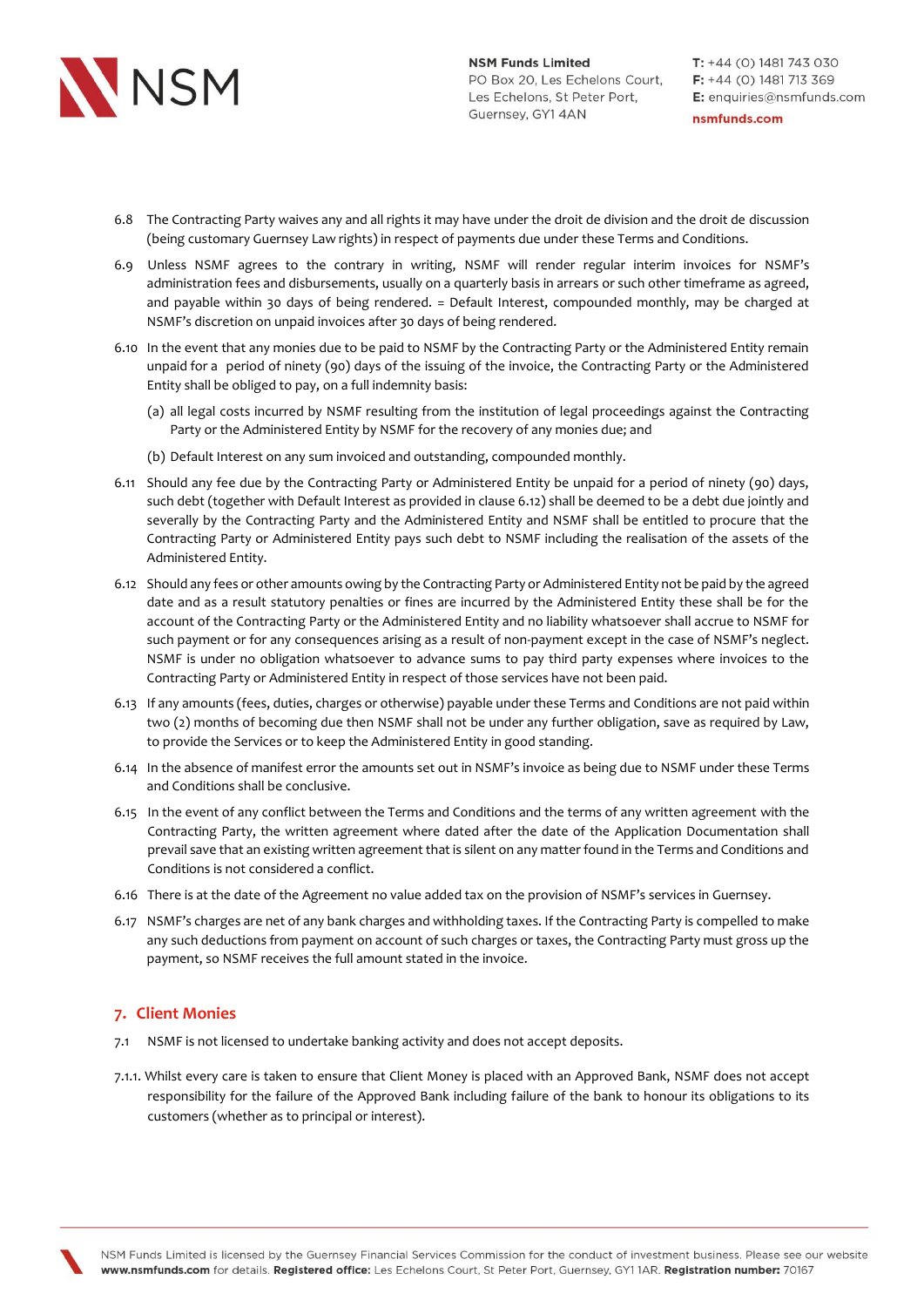

- 7.2 Where practicable, NSMF will assist all Administered Entities in setting up their own bank accounts over which NSMF will have control of day-to-day transactions, unless otherwise agreed with the Contracting Party.
- 7.3 NSMF agrees that Client money will be held on a Client Money bank account:
	- (a) separately from its own money; and
	- (b) separately from another client's money
- 7.4 No interest is applied to client money bank accounts and they will be non-interest bearing.
- 7.5 Bank charges will be deducted from Client Money held on Client Money Bank Accounts and payments will be net of the charges applied.
- 7.6 NSMF's current clearing bank is Barclays in Guernsey, though NSMF reserves the right to change NSMF's clearing bank without notice. Any Client Money Bank Accounts will be established with and held by, Barclays in Guernsey (or any other clearing bank which NSMF uses), unless the Contracting Party otherwise specifies. NSMF accepts no liability as to the performance of whichever bank holds the funds.

## **8. Legal, taxation and regulatory matters**

- 8.1 The Contracting Party acknowledges that it has been advised by NSMF to take independent legal, taxation and regulatory advice:
	- (a) prior to accepting the Agreement (including these Terms and Conditions); and
	- (b) in relation to the Administered Entity and any larger structure to which the Administered Entity relates or otherwise is connected or associated with, and that it has taken such advice or has freely declined to do so but has carefully read and considered the (including the Schedules to it), and these Terms and Conditions (and any documentation of the Administered Entity including, if applicable, any Scheme Documentation whether in draft or executed form) including in particular the terms of the indemnities contained in these Terms and Conditions. The Contracting Party shall continue to acquaint itself with any legal, tax or regulatory obligations it may continue to have during the time that the Services are provided under these Terms and Conditions and notify NSMF of any changes to such obligations which it wishes NSMF to take account of in its provision of the Services.
- 8.2 No NSMF company provides, nor shall it provide, investment advice. Where investment advice is required in relation to or by any Administered Entity then that advice must be obtained from a third-party investment manager who shall not be an NSMF company nor an employee. Where a third-party investment manager is engaged on matters relating to the Contracting Party or to the Administered Entity then NSMF may relay the advice received from such investment manager but at no time shall NSMF be deemed to be giving such advice nor confirming it as being sound. This clause does not affect any obligations NSMF may have under Law as regards NSMF's duties as trustee to supervise the performance of investment managers.
- 8.3 NSMF cannot advise the Contracting Party upon the merits of any transaction that the Contracting Party may be entering into, and the Contracting Party will be responsible for any commercial decisions the Contracting Party makes.
- 8.4 The Contracting Party confirms that it has not been provided with any legal, taxation, regulatory or investment advice or advice in relation to the Administered Entity by NSMF or its agents acting on NSMF's behalf or advice in relation to the merits of any transaction.
- 8.5 NSMF does not offer legal, tax or regulatory advice and at all times the Contracting Party and the Administered Entity must rely on their own legal, tax and regulatory advice.
- 8.6 If NSMF draws to the attention of the Contracting Party or the Administered Entity that a course of action or refraining from a course of action may or may not have tax, legal or regulatory implications then such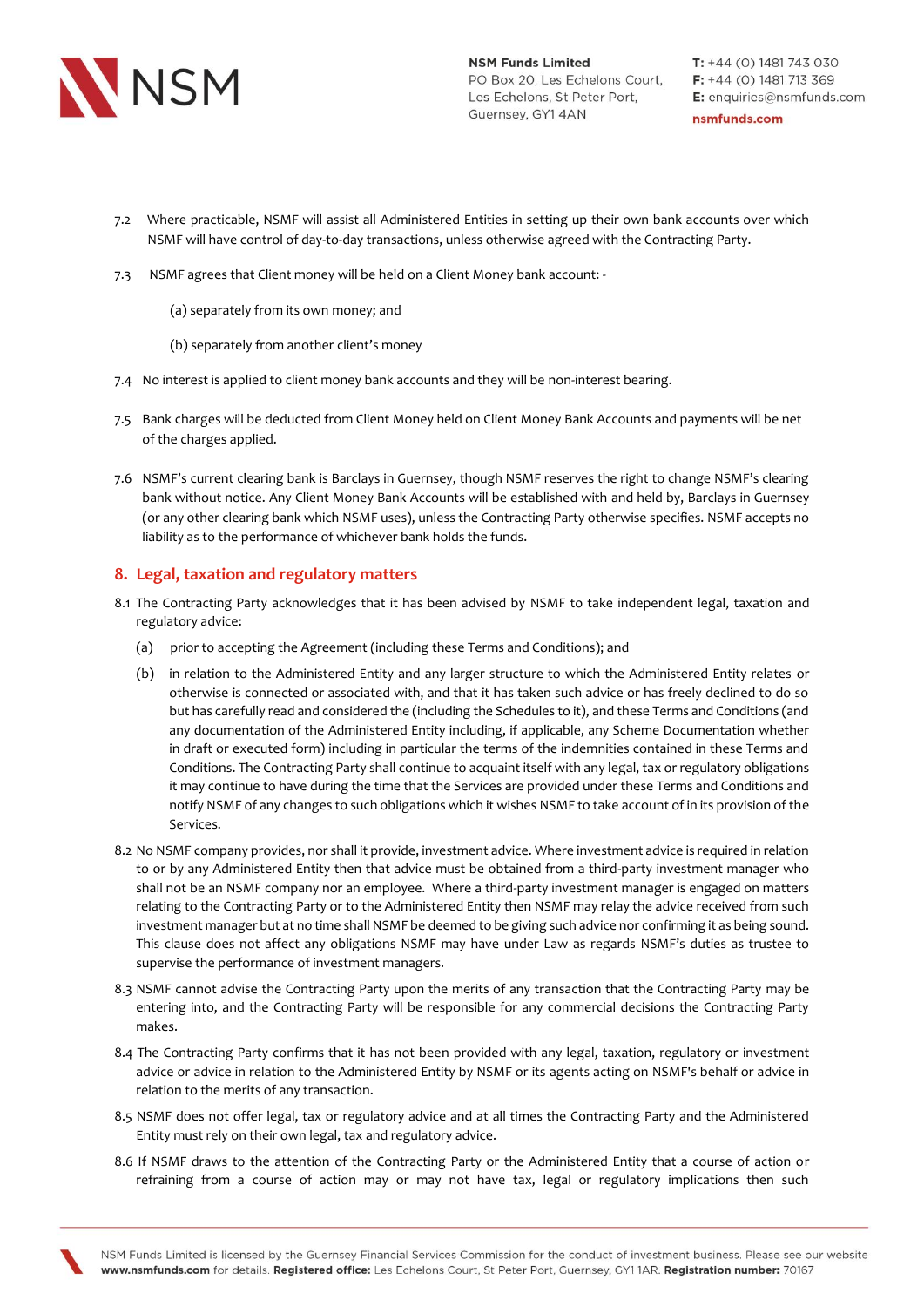

 $T: +44(0)$  1481 743 030  $F: +44(0)$  1481 713 369 E: enquiries@nsmfunds.com

nsmfunds.com

communication by NSMF shall not be considered tax, legal or regulatory advice and shall not be relied upon by the recipient of such communication. The recipient shall obtain such other tax advice as it considers necessary in these circumstances.

8.7 NSMF accepts no liability whatsoever for the tax consequences of actions it takes in respect of the Administered Entity and the provision of the Services.

8.8 Upon:

- (a) any change in circumstances of the Contracting Party or the beneficial owners or officers of the Administered Entity; or
- (b) other activities being undertaken with resulting tax or adverse legal implications, the Contracting Party shall (if the Contracting Party deems it necessary) instruct NSMF on making any necessary reporting and undertaking all other actions in order to comply with the requirements of any applicable Law or any relevant tax, regulatory or governmental authority. NSMF will not be responsible for any compliance with reporting or filing requirements (whether for tax or legal purposes, or otherwise) in relation to the Administered Entity other than where NSMF has a statutory obligation or has expressly agreed to do so in writing.
- 8.9 Except where NSMF has expressly agreed to provide a service, the Contracting Party or any other party associated with the Administered Entity or Services provide by NSMF, has sole responsibility for the management of their legal, accounting and tax affairs including any required filings and payments and complying with any applicable Laws and regulations in any jurisdiction. NSMF has not given any legal, accounting, or regulatory advice (including tax advice) in any jurisdiction and no discussions held with, or information provided by NSMF should in anyway be construed as or relied upon as "advice" in this context.
- 8.10 NSMF acting reasonably may insist on receiving legal or tax advice in respect of any Administered Entity at the expense of the Contracting Party or Administered Entity.
- 8.11 NSMF is permitted to provide sponsor services to the Contracting Party and Administered Entities in respect of such Contracting Party's or Administered Entities' reporting requirements under FATCA or any IGAs or the CRS (Sponsor Services).
- 8.12 A Contracting Party may engage NSMF to provide Sponsor Services. Such Sponsor Services may be provided in addition to the existing Services provided by NSMF. Whether or not NSMF has been engaged to provide Sponsor Services to a Contracting Party or an Administered Entity, NSMF may disclose information in respect of such reporting requirements pursuant to clause 16.2(a). For the avoidance of doubt, NSMF shall not provide Sponsor Services to the Contracting Party or Administered Entities unless it has expressly agreed to do so in writing to the Contracting Party or Administered Entity.
- 8.13 The Contracting Party undertakes to keep NSMF fully informed and updated of any information relevant to any disclosures required under FATCA or any IGA or the CRS. The Contracting Party hereby indemnifies NSMF for any liability or loss whatsoever suffered by NSMF in connection with NSMF providing Sponsor Services to the Contracting Party or the Administered Entity, other than liability or loss arising from the gross negligence, grossly negligent misrepresentation, fraud, or wilful default of NSMF, its officers or employees.

## **9. Termination**

9.1 Unless the Agreement states otherwise, it shall continue in force until terminated:

- (a) by either party giving to the other not less than ninety (90) days' notice in writing (unless a shorter period is agreed); or
- (b) by NSMF:
	- a. immediately upon an Event of Default; or
	- b. at the expiry of the 90 days' notice under clause 4(e) following the disposal of the Contracting Party's interest in the Administered Entity.

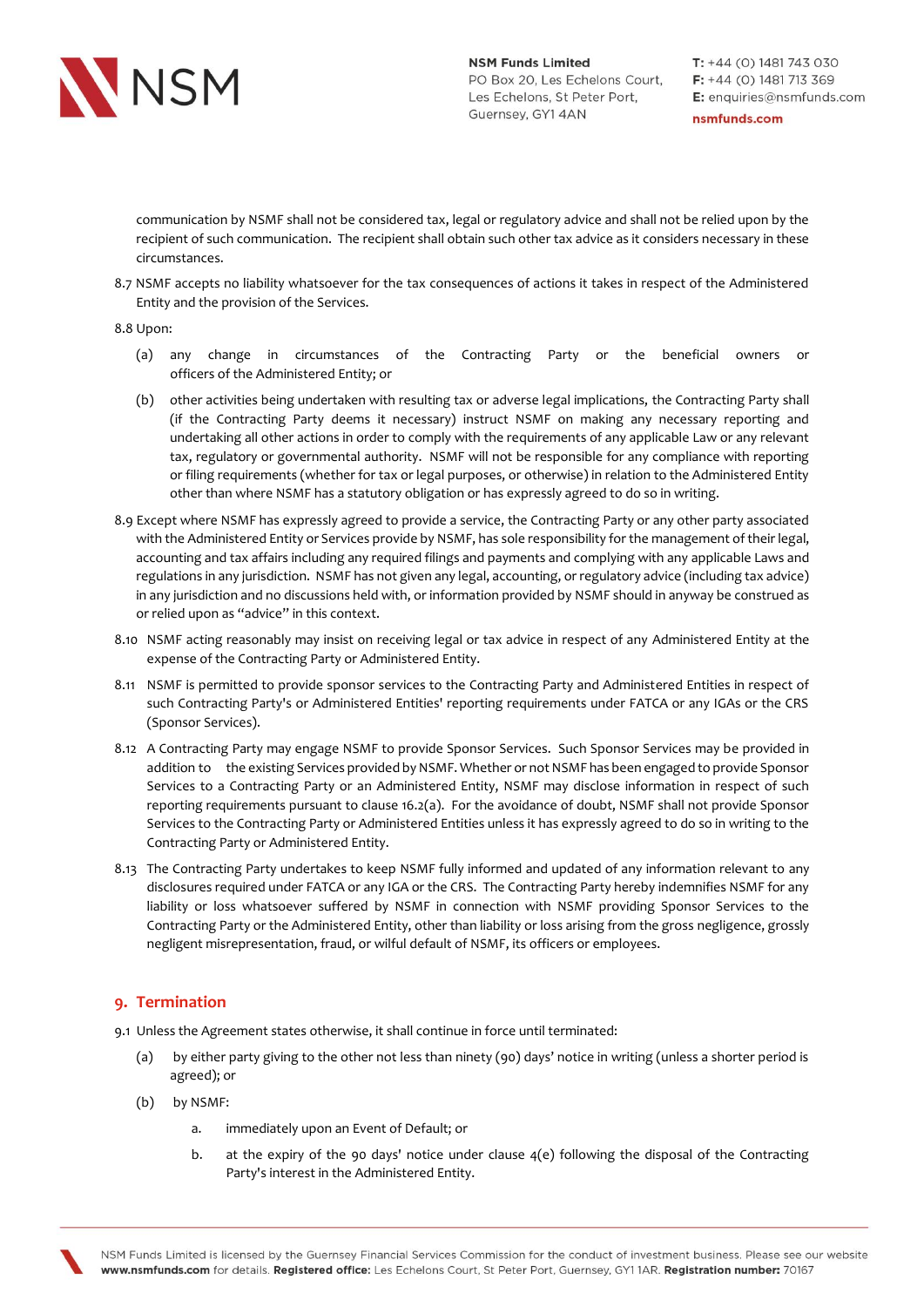

- 9.2 Where the Agreement is terminated by NSMF upon an Event of Default, NSMF shall as soon as reasonably practicable following NSMF becoming aware of the Event of Default, confirm in writing to the Contracting Party the termination of the Agreement and the effective date of such termination.
- 9.3 Upon termination of this Agreement for any reason:
	- (a) the Contracting Party shall immediately pay to NSMF all of the Contracting Party's outstanding unpaid invoices and interest and, in respect of Services supplied but for which no invoice has been submitted (including any termination fee payable in accordance with clause 6.5), NSMF may submit an invoice, which shall be payable immediately on receipt; and
	- (b) where the Corporate Services include the provision of a director or a company secretary NSMF will promptly take all steps necessary to effect the resignation of such director or company secretary (such resignation to be effective contemporaneously with the cessation of the provision of Corporate Services) in accordance with the constitutional documents of the company and applicable Law; and
	- (c) where NSMF provides Corporate Services then these Terms and Conditions shall cease (in relation to the provision of those Services) upon NSMF ceasing to provide such Services, such cessation being in accordance with the terms of the Agreement and applicable Law.
- 9.4 Upon cessation of the provision of the Corporate Services and subject to the terms hereof and provided it is not prohibited from doing so by applicable Law NSMF shall deliver to the Contracting Party or to such other party as the Contracting Party instructs the records of the Administered Entity held by NSMF and its agents, provided that NSMF shall be entitled at the expense of the Contracting Party to make or have made and keep copies of such of the records as NSMF wishes or as NSMF is obliged to keep by applicable Law.

9.5 Upon the termination of NSMF's involvement in the affairs of the Administered Entity:

- (a) NSMF shall cause its Officers, employees, and appointees to resign from all positions of the Administered Entity.
- 9.6 Subject to the terms of the relevant Administered Entity's Scheme Documentation, NSMF shall be entitled to, and where appropriate the Contracting Party shall procure without delay, an express indemnity from the continuing and/or new directors, general partners or managing partners or administrators in a form acceptable to NSMF against all fiscal liabilities and all other liabilities whatsoever for which NSMF and any other of the Indemnified Parties may be or become liable as provider of, or in connection with the provision of, the Services to the Administered Entity.
- 9.7 Save as required by law or specific terms of the Agreement, NSMF shall retain documents of the Administered Entity in its possession for the period prescribed by the Law. After such period has elapsed NSMF shall be free to dispose of any documents as it thinks fit without further reference to the Contracting Party.
- 9.8 These Terms and Conditions shall remain in force, subject to the foregoing provisions or unless modified in writing by the Parties hereto.

## **10. Conflicts**

- 10.1 NSMF provides a wide range of services to a large number of clients and whilst NSMF has procedures in place to try to manage, if possible, or otherwise address any conflict of interest. It is possible that a conflict of interest may arise as a result either between:
	- (a) the Contracting Party and NSMF; or
	- (b) the Contracting Party and another of NSMF's clients, client companies or other Administered Entity.
- 10.2 If NSMF becomes aware, or are notified of a possible conflict of interest, the Contracting Party shall be notified as appropriate and procedures will be put in place to ensure confidentiality and manage or address any conflict, which may if NSMF considers it necessary in the circumstances, involve NSMF ceasing to provide the Services.

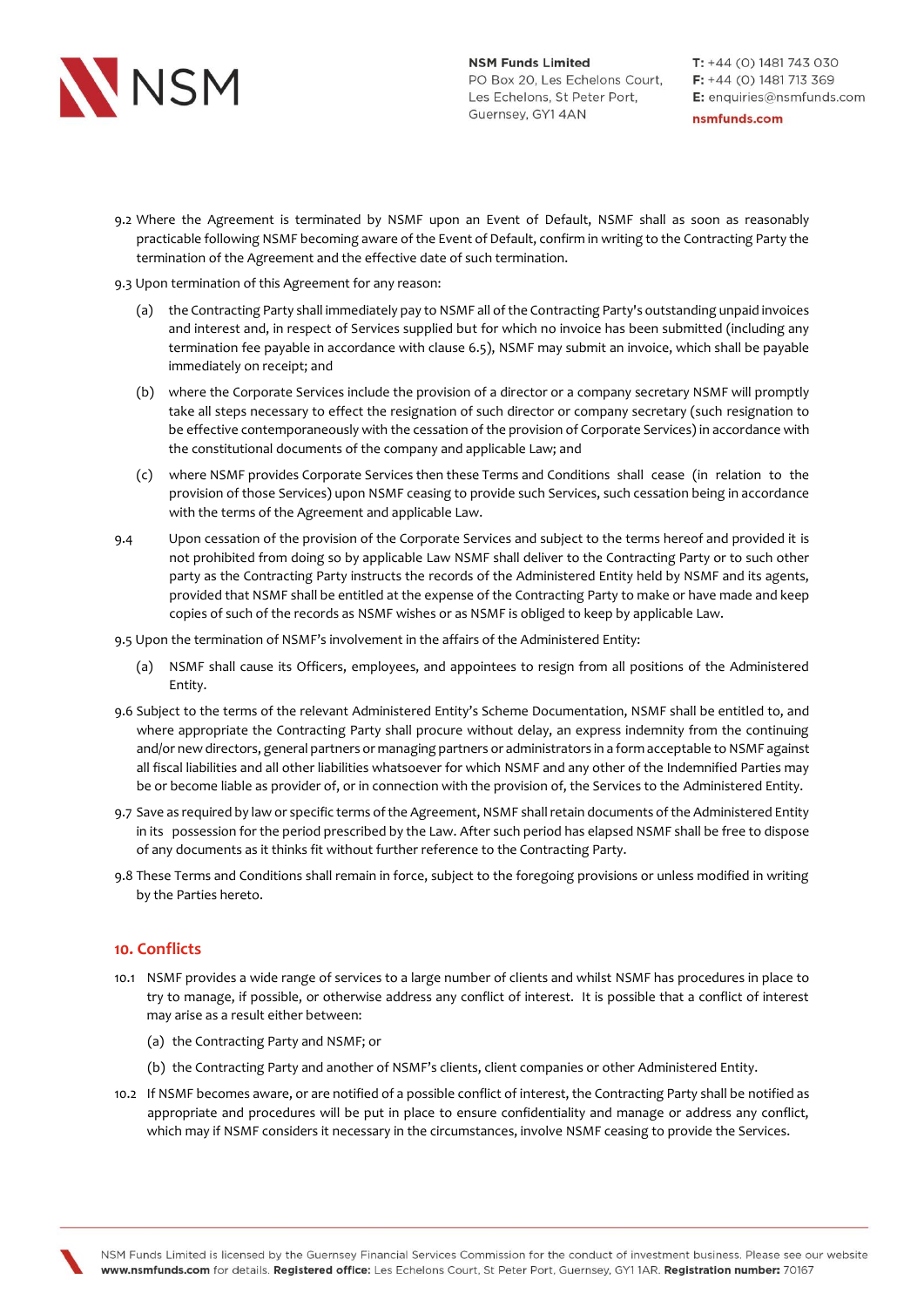

 $T: +44(0)$  1481 743 030  $F: +44(0)$  1481 713 369 E: enquiries@nsmfunds.com nsmfunds.com

# **11. Complaints**

- 11.1 Both NSMF and the Contracting Party shall use all reasonable endeavours to negotiate in good faith and settle amicably any dispute arising from or in connection with these Terms and Conditions and the Application Documentation (including the Schedules to Application Documentation).
- 11.2 Where this it is not possible to resolve the dispute through liaison with the Key Contact, a Contracting Party may use NSMF's Internal Complaints Procedure, details of which are available on our website www.nsmfunds.com, which may be amended from time to time by NSMF.

## **12. Communication**

- 12.1 Subject to the requirements of clause 20, NSMF will communicate with the Contracting Party by way of letter, fax, e-mail, telephone, other mutually agreed forms of electronic communication or any combination of the above using the contact details last given to NSMF by the Contracting Party in communication generally. NSMF assumes that the Contracting Party is willing to receive all general correspondence sent by e-mail. The Contracting Party will inform NSMF if it has specific confidentiality requirements, such as a requirement for encrypted e-mails. The cost of setting up any encryption facility on NSMF's system may be added as a disbursement at NSMF's discretion.
- 12.2 Should the Contracting Party not wish NSMF to communicate with it via any particular method, it must instruct NSMF accordingly.
- 12.3 Where the Contracting Party has provided an e-mail address to NSMF, it agrees that NSMF may send notices required to be sent to it in writing under the Terms and Conditions to the Contracting Party to that e-mail address. It is the Contracting Party's responsibility to ensure that the Contracting Party notifies NSMF of any changes to that e-mail address.
- 12.4 NSMF reserves the right to record telephone calls.

## **13. Storage of Client Documents**

- 13.1 After the completion of any matter and subject to the terms of the Data Protection Privacy Statement, NSMF is entitled to retain all papers and documents which have come into existence in the course of NSMF acting for the Contracting Party until all fees and disbursements have been settled in full.
- 13.2 Thereafter and subject to the terms of the Data Protection Privacy Statement, NSMF will keep all documents, correspondence, memoranda and notes which have been created in the course of the provision of the Services and ancillary services for such period as NSMF considers being appropriate. NSMF reserves the right but has no obligation to make electronic copies of any such documents, correspondence, memoranda, and notes and save for original signed documents, NSMF reserves the right to destroy such documents.
- 13.3 Should NSMF need to retrieve files from storage, either in relation to new instructions to act for the Contracting Party (where the archived files are relevant) or where the Contracting Party has asked NSMF to retrieve specific documents or papers, NSMF reserves the right to charge for such services.

## **14. Copyright**

- 14.1 All correspondence, files, and records (other than statutory corporate records) and all information and data held by NSMF on any computer system is the sole property of NSMF for its own use and the Contracting Party acknowledges that the Contracting Party has no right of access or control over such information.
- 14.2 NSMF's Website [\(www.nsmfunds.com\)](http://www.nsmfunds.com/), any client portal made available to the Contracting Party and/or Administered entities or related persons, and all material contained in them provides general information only. None of its content constitutes legal or professional advice, and it should not be relied upon as such. NSMF does not accept responsibility for any loss which may arise from reliance on information contained in this website.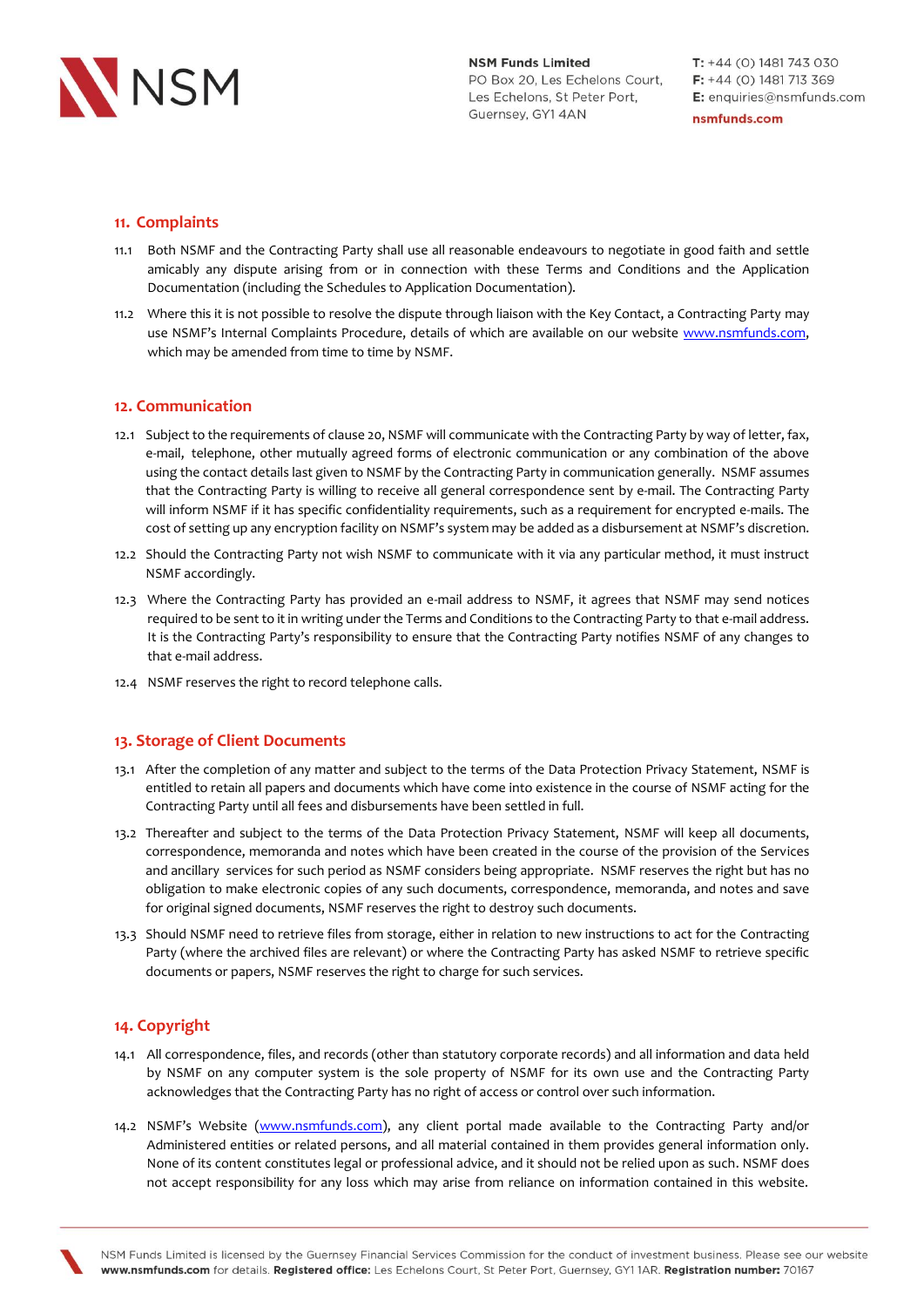

 $T: +44(0)$  1481 743 030  $F: +44(0)$  1481 713 369 E: enquiries@nsmfunds.com

nsmfunds.com

NSMF does not guarantee that documents or files within NSMF's Website are virus-free. As such, NSMF accepts no liability or responsibility for any loss or damage, however caused, by any virus. NSMF strongly recommends that the Contracting Party uses virus-checking software when using NSMF's Website. In addition, the Contracting Party is responsible for virus-checking any document or file attachment that the Contracting Party sends to NSMF via the website. NSMF is not responsible for the content or privacy policies of any external internet websites linked to NSMF's Website. NSMF does not endorse any information contained in any external internet sites and the links on NSMF's Website do not imply any association by NSMF with the policies of the organisations responsible for such websites.

## **15. Data handling**

- 15.1 NSMF is registered as a holder of Data in relation to NSMF's clients and contacts under the Data Protection Law.
- 15.2 During the course of the Contracting Party's relationship with NSMF, NSMF may collect Data and other information from the Contracting Party, the Administered Entity and / or any beneficial owner in connection with these Terms and Conditions. The Data Protection Privacy Statement describes how NSMF may collect, use, and share such Data.

## **16. Disclosure**

- 16.1 NSMF shall not divulge or use for NSMF's own benefit any confidential information which NSMF may obtain in relation to the Contracting Party's affairs, except where required in the proper discharge of NSMF's duties under these Terms and Conditions or to any person to whom NSMF has properly delegated any of NSMF's functions to enable NSMF to perform NSMF's duties diligently and properly.
- 16.2 Notwithstanding the provisions set out in clause 16.1 above, NSMF may disclose information which would otherwise be confidential if, and to the extent that it is:
	- (a) required by Law and under FATCA, the CRS and any IGAs;
	- (b) required or reasonably requested by any securities exchange, listing authority or regulatory or governmental body to which NSMF, the Contracting Party or the Administered Entity is subject or submits, wherever situated whether or not the requirement to provide the information has the force of Law;
	- (c) disclosed to the Contracting Party's professional advisers, auditors, and bankers;
	- (d) information which has come into the public domain through no fault of NSMF, where such information as was in NSMF's possession prior to the date it was obtained in connection with the Services rendered under these Terms and Conditions, or where such information was obtained or independently developed by NSMF on a non-confidential basis.

## **17. Client Due Diligence and Anti-Money Laundering**

- 17.1 As part of NSMF's take on procedures and to comply with the relevant legislation, NSMF will be required by antimoney laundering regulations to obtain information and documentation to identify and verify the Contracting Party's identity and certain persons connected to the Contracting Party and the Administered Entity unless an exemption is available. NSMF will inform the Contracting Party of what evidence, documentation and/or information NSMF requires from time to time. The Contracting Party acknowledges that the Contracting Party has no right of access or control over such information.
- 17.2 The Contracting Party agrees that if such evidence, information and/or documentation is not made available to NSMF when required, by and in a form acceptable to us, NSMF may without any liability terminate the engagement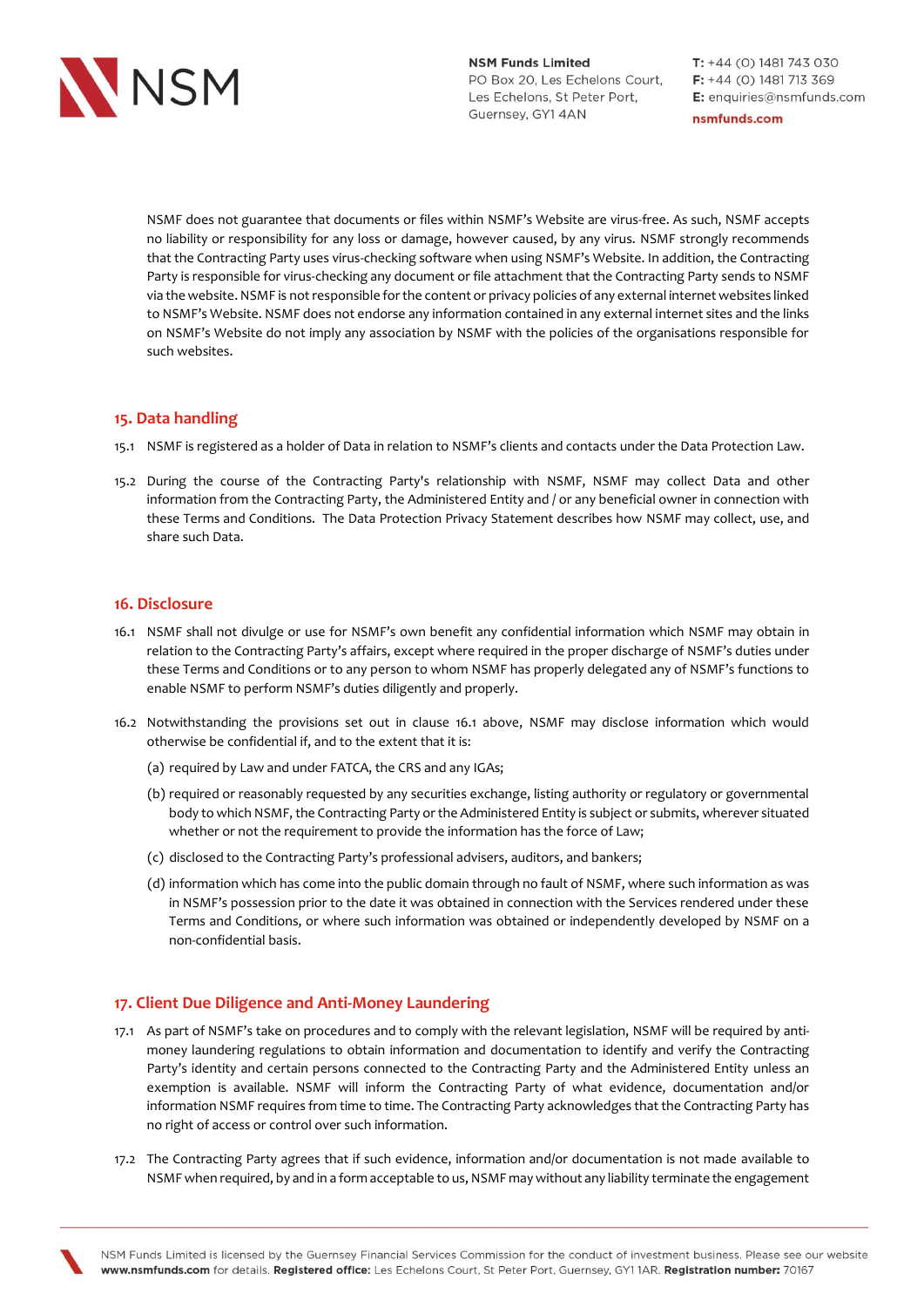

 $T: +44(0)$  1481 743 030  $F: +44(0)$  1481 713 369 E: enquiries@nsmfunds.com

nsmfunds.com

with the Contracting Party with immediate effect. The time at which such information and documentation is required and the form in which it shall be delivered to NSMF shall be determined by NSMF in its absolute discretion.

- 17.3 The Contracting Party acknowledges that NSMF operates under a regulatory regime designed to prevent money laundering and the financing of terrorism. As a consequence, thereof NSMF is at times restricted as to how NSMF operates. At no time shall NSMF be required to breach such regulatory regime and Laws. The performance of the Services may also be affected or restricted by directions issued by a law enforcement, regulatory or other governmental agency and therefore NSMF may be unable to perform the Services as the Contracting Party wishes. In such circumstances NSMF shall not be liable for any losses to the Contracting Party or to the Administered Entity as a result of (a) the manner of performing the Services or (b) NSMF's failure to perform the Services as a result of such regime or the directions issued to NSMF thereunder.
- 17.4 The Contracting Party acknowledges that NSMF operates under a regulatory regime designed to prevent money laundering and the financing of terrorism. As a consequence, thereof NSMF is at times restricted as to how NSMF operates. At no time shall NSMF be required to breach such regulatory regime and Laws. The performance of the Services may also be affected or restricted by directions issued by a law enforcement, regulatory or other governmental agency and therefore NSMF may be unable to perform the Services as the Contracting Party wishes. In such circumstances NSMF shall not be liable for any losses to the Contracting Party or to the Administered Entity as a result of (a) the manner of performing the Services or (b) NSMF's failure to perform the Services as a result of such regime or the directions issued to NSMF thereunder.
- 17.5 NSMF is and is required to be licensed by the Guernsey Financial Services Commission under the POI Law. NSMF is authorised to carry on by way of business all fund activities regulated under the POI Law.
- 17.6 NSMF is obliged to comply with the terms of the POI Law, legislation ancillary to the POI Law. Additionally, NSMF is obliged to comply with other Guernsey Law requirements including anti-money laundering legislation, proceeds of crime legislation and financing of terrorism legislation. At no time in the course of providing the Services shall NSMF or any Officer or employee of NSMF be required to act or refrain from acting in such a matter as to breach the requirements of any applicable Guernsey or other Law (including but not limited to those referred to in the preceding sentence) or take any actions which might jeopardise any license granted by the Guernsey Financial Services Commission. Any fees, charges or expense incurred by NSMF in respect of any work that NSMF undertakes in order to comply with its third party's obligations with regard to anti-money laundering and other regulatory requirements shall be reimbursed by the Contracting Party or Administered Entity.

### **18. Compliance with relevant requirements**

- 18.1 The Contracting Party shall:
	- (a) comply with all applicable laws, statutes, regulations, and codes relating to anti-bribery and anti-corruption including but not limited to the UK Bribery Act 2010 (the "Relevant Requirements");
	- (b) not engage in any activity, practice, or conduct which would constitute an offence under sections 1, 2 or 6 of the UK Bribery Act 2010 if such activity, practice, or conduct had been carried out in the UK;
	- (c) have and shall maintain in place policies and procedures, including but not limited to adequate procedures under the UK Bribery Act 2010, to ensure compliance with the Relevant Requirements, and clause (b), and will enforce them where appropriate;
	- (d) promptly report to NSMF any request or demand for any undue financial or other advantage of any kind received by the Contracting Party in connection with the performance of the Services;
	- (e) immediately notify NSMF (in writing) if a foreign public official becomes an officer or employee of the Contracting Party or acquires a direct or indirect interest in the Contracting Party (and the Contracting Party warrants that it has no foreign public officials as Officers, employees or direct or indirect owners at the date of the Letter of Engagement).

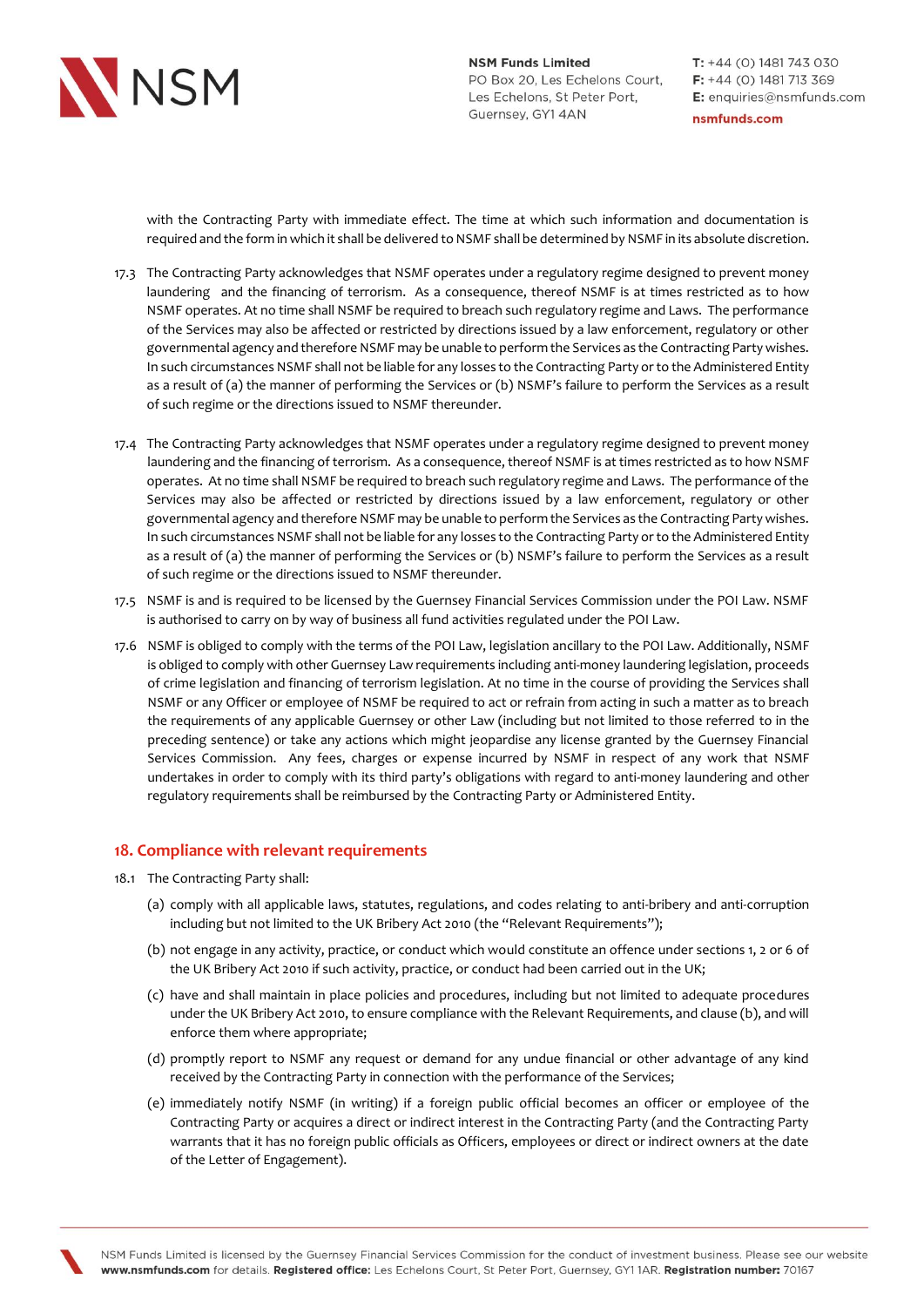

- 18.2 The Contracting Party shall ensure that any person associated with the Contracting Party who is performing services does so only on the basis of a written contract which imposes on and secures from such person terms equivalent to those imposed on the Contracting Party in this clause 18 (the "Relevant Terms"). The Contracting Party shall be responsible for the observance and performance by such persons of the Relevant Terms and shall be directly liable to NSMF for any breach by such persons of any of the Relevant Terms.
- 18.3 Breach of this clause 18 shall be deemed a material breach constituting an Event of Default for the purposes of clause 9.1(b).
- 18.4 For the purpose of this clause 18, the meaning of adequate procedures and foreign public official and whether a person is associated with another person shall be determined in accordance with section 7(2) of the UK Bribery Act 2010 (and any guidance issued under section 9 of that Act), sections 6(5) and 6(6) of that Act and section 8 of that Act respectively. For the purposes of this clause 18 a person associated with the Contracting Party includes but is not limited to any director, officer, employee, or contractor.

## **19. Miscellaneous Provisions**

- 19.1 No failure or omission on the part of NSMF to exercise, and no delay on its part in exercising, any right or remedy under these Terms and Conditions or provided by law will operate as a waiver thereof, nor will any single or partial exercise of any right or remedy preclude any other or further exercise thereof or the exercise of any other right or remedy.
- 19.2 Where the Contracting Party comprises of more than one person:
	- (a) each such person hereby appoints the other such person(s) to act as his agent to exercise full power and authority in connection with the Services on his behalf; and
	- (b) the obligations and liabilities of the Contracting Party in connection with these Terms and Conditions shall be joint and several and all obligations, covenants, agreements, undertakings, representations, and warranties made pursuant to these Terms and Conditions are entered into, agreed, given, or made jointly and severally by those persons comprising the Contracting Party.
- 19.3 The rights and remedies provided in these Terms and Conditions are cumulative and not exclusive of any rights or remedies provided by Law or otherwise.
- 19.4 Any provision of these Terms and Conditions which is held invalid or unenforceable in any jurisdiction shall be ineffective to the extent of such invalidity or unenforceability without invalidating or rendering unenforceable the remaining provisions hereof, and any such invalidity or unenforceability shall not invalidate or render unenforceable such provisions in any other jurisdiction.
- 19.5 Neither the Contracting Party nor the Administered Entity shall use, nor cause nor permit to be used, directly or indirectly, NSMF name in any text or document or promotional literature without the prior written consent of NSMF.
- 19.6 Subject to and save as a consequence of any disclosure made under clause 19.15, neither of the Parties shall do or commit any act, matter or thing which would or might bring into disrepute in any manner the business or reputation of the other Party.
- 19.7 Notwithstanding any other provision of these Terms and Conditions, at no time shall NSMF be required by the Contracting Party or the Administered Entity in connection with the provision of the Services to break any applicable Law or direction from, to not adhere to any code of practice issued by any regulatory, statutory, or governmental authority.
- 19.8 Where any of the obligations of NSMF under these Terms and Conditions requires a licence from the Guernsey Financial Services Commission (or other applicable regulator) in order for NSMF to lawfully fulfil those obligations then such obligations shall be binding on and may be fulfilled by only those members of NSMF who hold the requisite license.

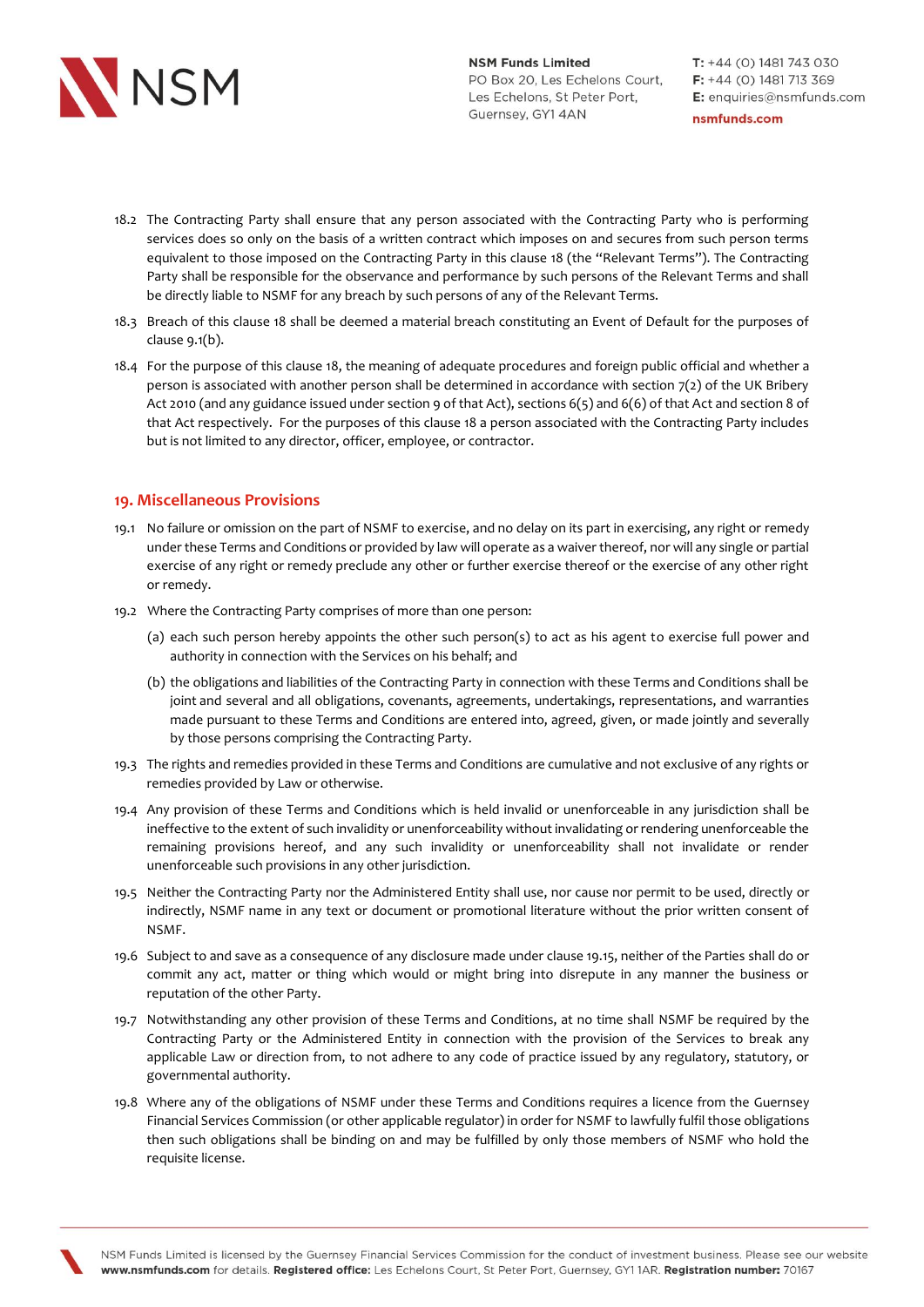

- 19.9 The Contracting Party may not assign its rights or obligation under these Terms and Conditions without the written consent of NSMF who may in its absolute discretion withhold such consent. NSMF may assign any or all of its rights and obligations under these Terms and Conditions and need not obtain the consent of the Contracting Party to such assignment. The rights and powers of NSMF shall remain valid and binding for all purposes notwithstanding any change which may be made at any time in the constitution of the entity by which the business of NSMF may be carried on and shall continue to be available to the entity carrying on that business.
- 19.10 The Contracting Party acknowledges that NSMF is required by Guernsey Law to behave towards regulators in an open, honest, and co-operative manner and is required to make disclosures on the occurrence of certain events.
- 19.11 The Contracting Party further acknowledges that in providing the Services NSMF will have obligations to third parties, including shareholders of a company. Where NSMF's obligations to such third parties conflict with NSMF's obligations under these Terms and Conditions then the Parties shall, in good faith, promptly, negotiate to resolve a course of action. Nothing in these Terms and Conditions shall be deemed to require NSMF to break its regulatory and/or corporate governance obligations arising out of the provision of the Services and, in the absence of resolution between the Parties as to the course of action, the regulatory and/or corporate governance obligations shall prevail over these Terms and Conditions.
- 19.12 The Contracting Party shall promptly notify NSMF of any dispute, conflict, or litigation in which the Administered Entity may become involved.
- 19.13 The Parties hereby acknowledge that the Agreement is confidential and that neither Party shall disclose information to any third party about the Agreement, the Administered Entity, or the Services except as set out in these Terms and Conditions or as required by applicable Law. NSMF reserves the right to make such disclosure if it is in the commercial interests of NSMF and the Administered Entity. Notwithstanding any provision of these Terms and Conditions the Parties may disclose the Agreement to their professional advisers (including but not limited to their lawyers, accountants, and auditors) or to any relevant regulatory authority, law agency or supervisory body.
- 19.14 NSMF may in its sole discretion vary the Terms and Conditions from time to time. Where NSMF varies the Terms and Conditions during the course of providing the Services it shall use reasonable endeavours to draw the Contracting Party's attention to such variation.
- 19.15 NSMF may, in its sole discretion, take any action in relation to the Administered Entity where it is subject to an Insolvency Event.
- 19.16 Nothing in these Terms and conditions shall affect any other security or surety which NSMF at any time might have in respect of the liabilities of the Contracting Party and any Administered Entity.
- 19.17 The Liabilities of any Administered Entity and the Contracting Party shall not be discharged by any part payment but shall continue until such time as all the liabilities of any Administered Entity and the Contracting Party to NSMF have been discharged.
- 19.18 Each of the provisions of these Terms and Conditions shall be severable and distinct from one another, and if at any time any one or more of those provisions is or becomes invalid, illegal, or unenforceable, the validity, legality and enforceability of the remaining provisions shall not in any way be affected or impaired.

## **20. Notice**

- 20.1 Any communication, notice or other document (including any invoice) to be given under these Terms and Conditions shall be in writing (which may include communications by email) in English and shall be deemed duly given if signed by the Party giving notice and if left or sent by airmail post or by facsimile transmission, email or other means of telecommunication in permanent written form to the address of the party sending the notice, last notified to the Party sending such notice.
- 20.2 Any such notice or other communication shall be deemed to be given to and received by the addressee:

(a) at the time the same is left at the address of or handed to a representative of the party to be served;

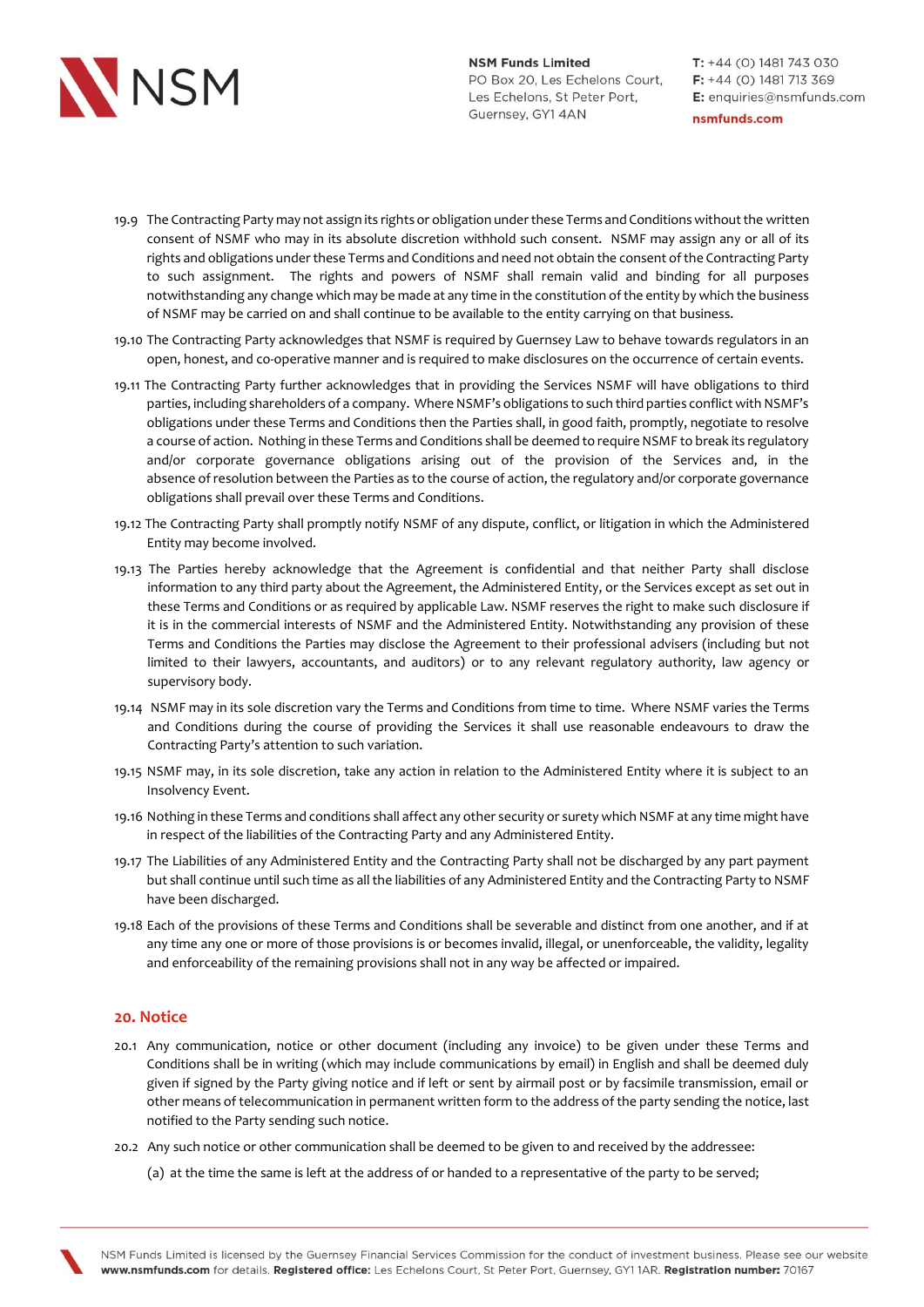

- (b) where such notice is sent by post (first class if available) and the Contracting Party is in the United Kingdom, the Channel Islands or the Isle of Man: three (3) days following the date of posting;
- (c) where such notice is sent by post (airmail) and the Contracting Party is elsewhere: seven (7) days following the date of posting; and
- (d) in the case of an email, facsimile transmission, or other means of telecommunication on the time given in the message receipt or, if such message receipt is given to NSMF outside NSMF's normal hours of business then at the beginning of the next business day when NSMF is open for business.
- 20.3 In proving the giving of a notice it shall be sufficient to prove that the notice was left, or that the envelope containing the notice was properly addressed and posted, or that the applicable means of telecommunication was addressed and despatched and despatch of the transmission was confirmed and/or acknowledged as the case may be.

### **21. Arbitration**

- (a) Both NSMF and the Contracting Party shall use all reasonable endeavours to negotiate in good faith and settle amicably any dispute arising from or in connection with these Terms and Conditions.
- (b) Either party may elect to submit any dispute between the parties arising from or in connection with this agreement, and which is not settled by agreement in writing between the parties within 30 days after it arises, to arbitration in accordance with the arbitration rules of the London Court of International Arbitration (Rules) as in effect on the date NSMF and the Contracting Party enter into legal relations. If one party so elects to submit any dispute to arbitration, the other party will be bound by this election.
- (c) Any such arbitration shall be conducted:
	- a. in Guernsey in the English language;
	- b. in accordance with the Rules; and
	- c. by a single arbitrator to be agreed between the parties or failing such agreement within 30 days of the election to submit the relevant dispute to arbitration in accordance with this clause, by a single arbitrator appointed by the president for the time being of the London Court of International Arbitration.

### **22. Governing Law**

 Except as expressly agreed otherwise, these terms and conditions and Agreement, and any dispute or claim arising out of or in connection with them shall be governed by and construed and interpreted in accordance with the Laws of the Guernsey and NSMF and the Contracting Party hereby submits to the non-exclusive jurisdiction of the Courts of Guernsey. Nothing in this clause shall limit the right of NSMF to take proceedings against the Contracting Party in any other court of competent jurisdiction, nor shall the taking of proceedings in any one or more jurisdictions preclude the taking of proceedings in any other jurisdictions, whether concurrently or not, to the extent permitted by the law of such other jurisdiction.

### **23. Counterparts**

Any agreement or document between NSMF and the Contracting Party may be executed in one or more counterparts, and each should be deemed an original, but all of which shall constitute one and the same agreement or document. If there is more than one Contracting Party, it shall not be necessary for every Contracting Party to sign each counterpart but only that each Contracting Party shall sign at least one counterpart.